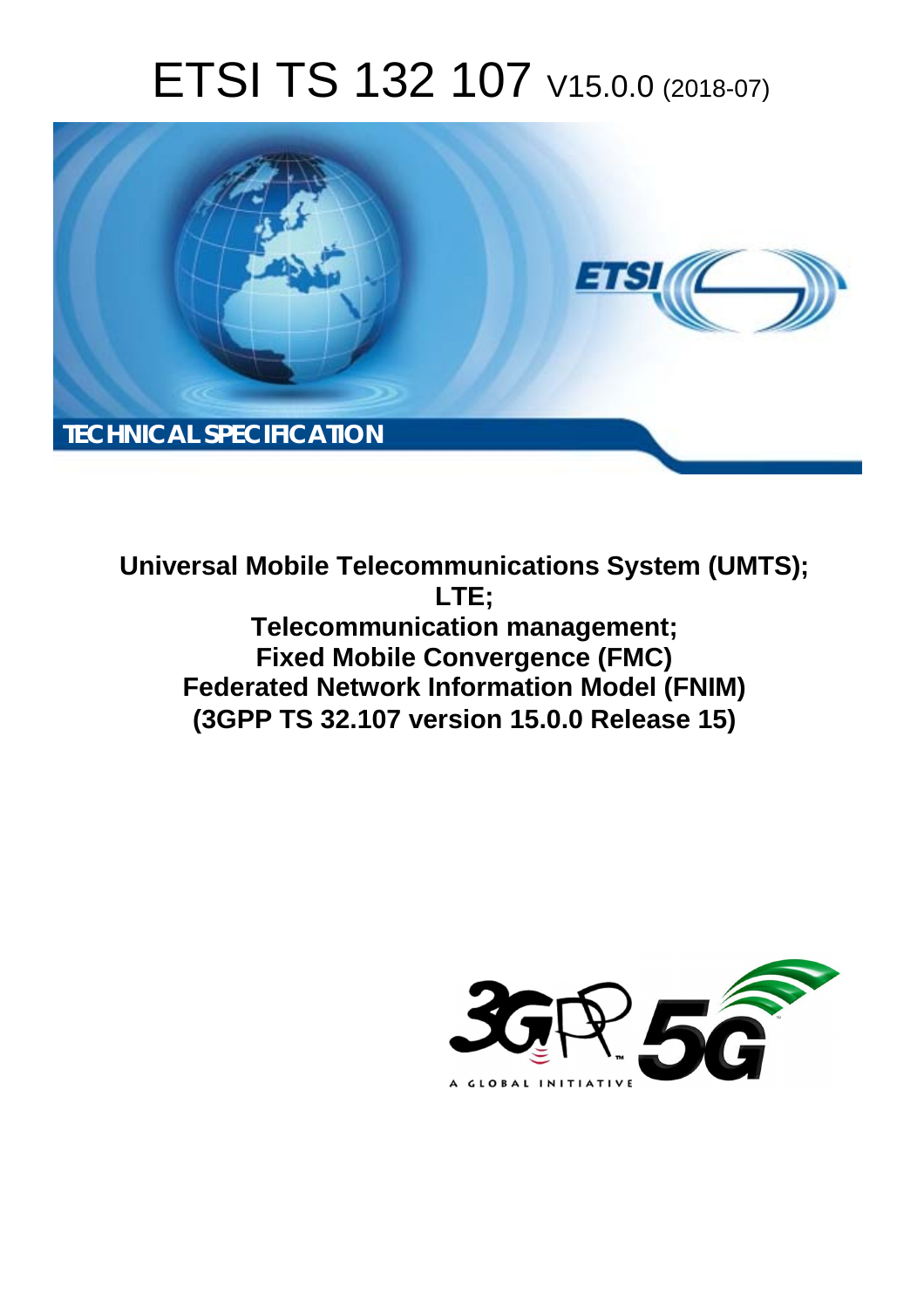Reference RTS/TSGS-0532107vf00

> Keywords LTE,UMTS

#### *ETSI*

#### 650 Route des Lucioles F-06921 Sophia Antipolis Cedex - FRANCE

Tel.: +33 4 92 94 42 00 Fax: +33 4 93 65 47 16

Siret N° 348 623 562 00017 - NAF 742 C Association à but non lucratif enregistrée à la Sous-Préfecture de Grasse (06) N° 7803/88

#### *Important notice*

The present document can be downloaded from: <http://www.etsi.org/standards-search>

The present document may be made available in electronic versions and/or in print. The content of any electronic and/or print versions of the present document shall not be modified without the prior written authorization of ETSI. In case of any existing or perceived difference in contents between such versions and/or in print, the only prevailing document is the print of the Portable Document Format (PDF) version kept on a specific network drive within ETSI Secretariat.

Users of the present document should be aware that the document may be subject to revision or change of status. Information on the current status of this and other ETSI documents is available at <https://portal.etsi.org/TB/ETSIDeliverableStatus.aspx>

If you find errors in the present document, please send your comment to one of the following services: <https://portal.etsi.org/People/CommiteeSupportStaff.aspx>

#### *Copyright Notification*

No part may be reproduced or utilized in any form or by any means, electronic or mechanical, including photocopying and microfilm except as authorized by written permission of ETSI. The content of the PDF version shall not be modified without the written authorization of ETSI. The copyright and the foregoing restriction extend to reproduction in all media.

> © ETSI 2018. All rights reserved.

**DECT**TM, **PLUGTESTS**TM, **UMTS**TM and the ETSI logo are trademarks of ETSI registered for the benefit of its Members. **3GPP**TM and **LTE**TM are trademarks of ETSI registered for the benefit of its Members and of the 3GPP Organizational Partners. **oneM2M** logo is protected for the benefit of its Members.

**GSM**® and the GSM logo are trademarks registered and owned by the GSM Association.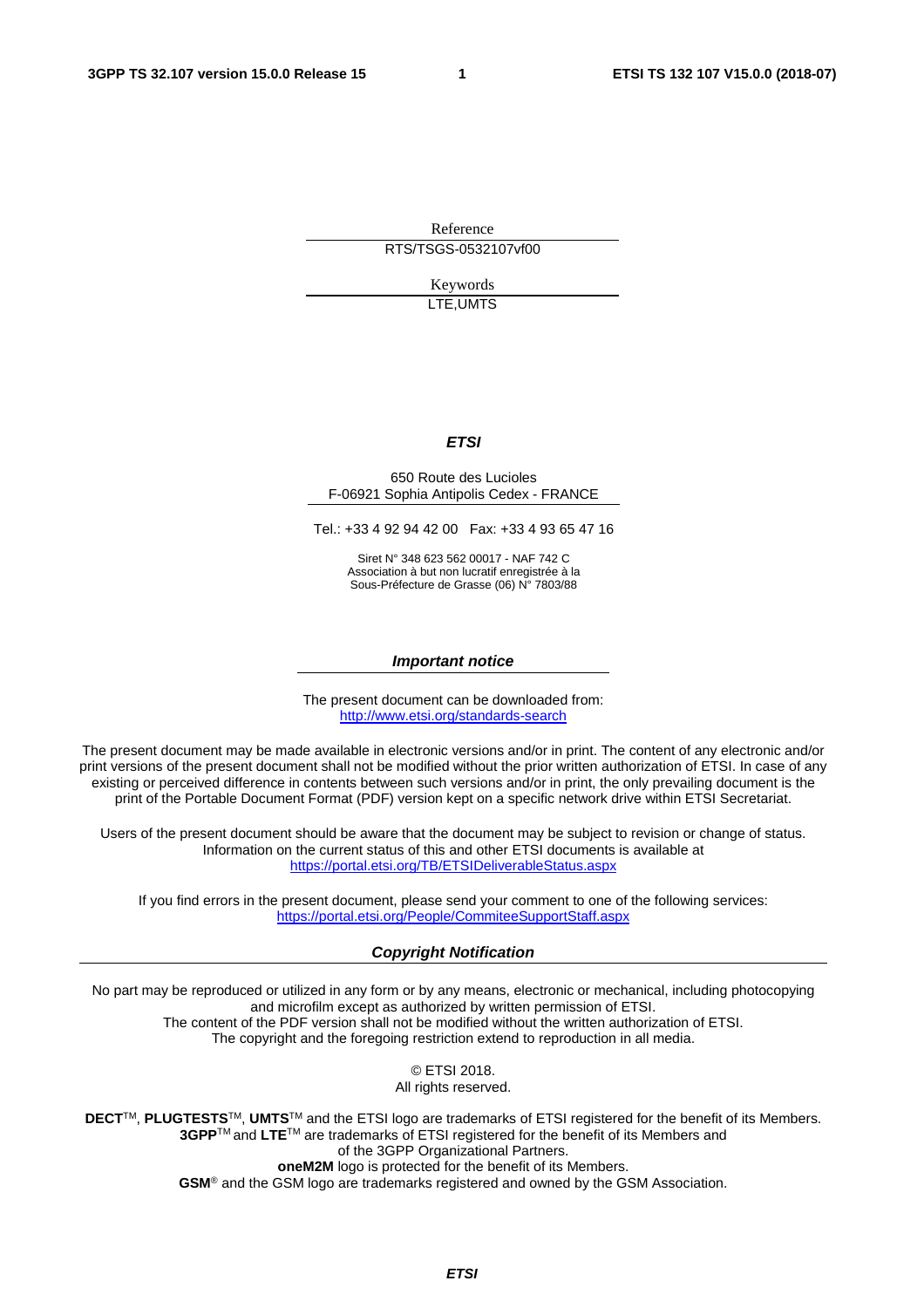### Intellectual Property Rights

#### Essential patents

IPRs essential or potentially essential to normative deliverables may have been declared to ETSI. The information pertaining to these essential IPRs, if any, is publicly available for **ETSI members and non-members**, and can be found in ETSI SR 000 314: *"Intellectual Property Rights (IPRs); Essential, or potentially Essential, IPRs notified to ETSI in respect of ETSI standards"*, which is available from the ETSI Secretariat. Latest updates are available on the ETSI Web server ([https://ipr.etsi.org/\)](https://ipr.etsi.org/).

Pursuant to the ETSI IPR Policy, no investigation, including IPR searches, has been carried out by ETSI. No guarantee can be given as to the existence of other IPRs not referenced in ETSI SR 000 314 (or the updates on the ETSI Web server) which are, or may be, or may become, essential to the present document.

#### **Trademarks**

The present document may include trademarks and/or tradenames which are asserted and/or registered by their owners. ETSI claims no ownership of these except for any which are indicated as being the property of ETSI, and conveys no right to use or reproduce any trademark and/or tradename. Mention of those trademarks in the present document does not constitute an endorsement by ETSI of products, services or organizations associated with those trademarks.

### Foreword

This Technical Specification (TS) has been produced by ETSI 3rd Generation Partnership Project (3GPP).

The present document may refer to technical specifications or reports using their 3GPP identities, UMTS identities or GSM identities. These should be interpreted as being references to the corresponding ETSI deliverables.

The cross reference between GSM, UMTS, 3GPP and ETSI identities can be found under [http://webapp.etsi.org/key/queryform.asp.](http://webapp.etsi.org/key/queryform.asp)

### Modal verbs terminology

In the present document "**shall**", "**shall not**", "**should**", "**should not**", "**may**", "**need not**", "**will**", "**will not**", "**can**" and "**cannot**" are to be interpreted as described in clause 3.2 of the [ETSI Drafting Rules](https://portal.etsi.org/Services/editHelp!/Howtostart/ETSIDraftingRules.aspx) (Verbal forms for the expression of provisions).

"**must**" and "**must not**" are **NOT** allowed in ETSI deliverables except when used in direct citation.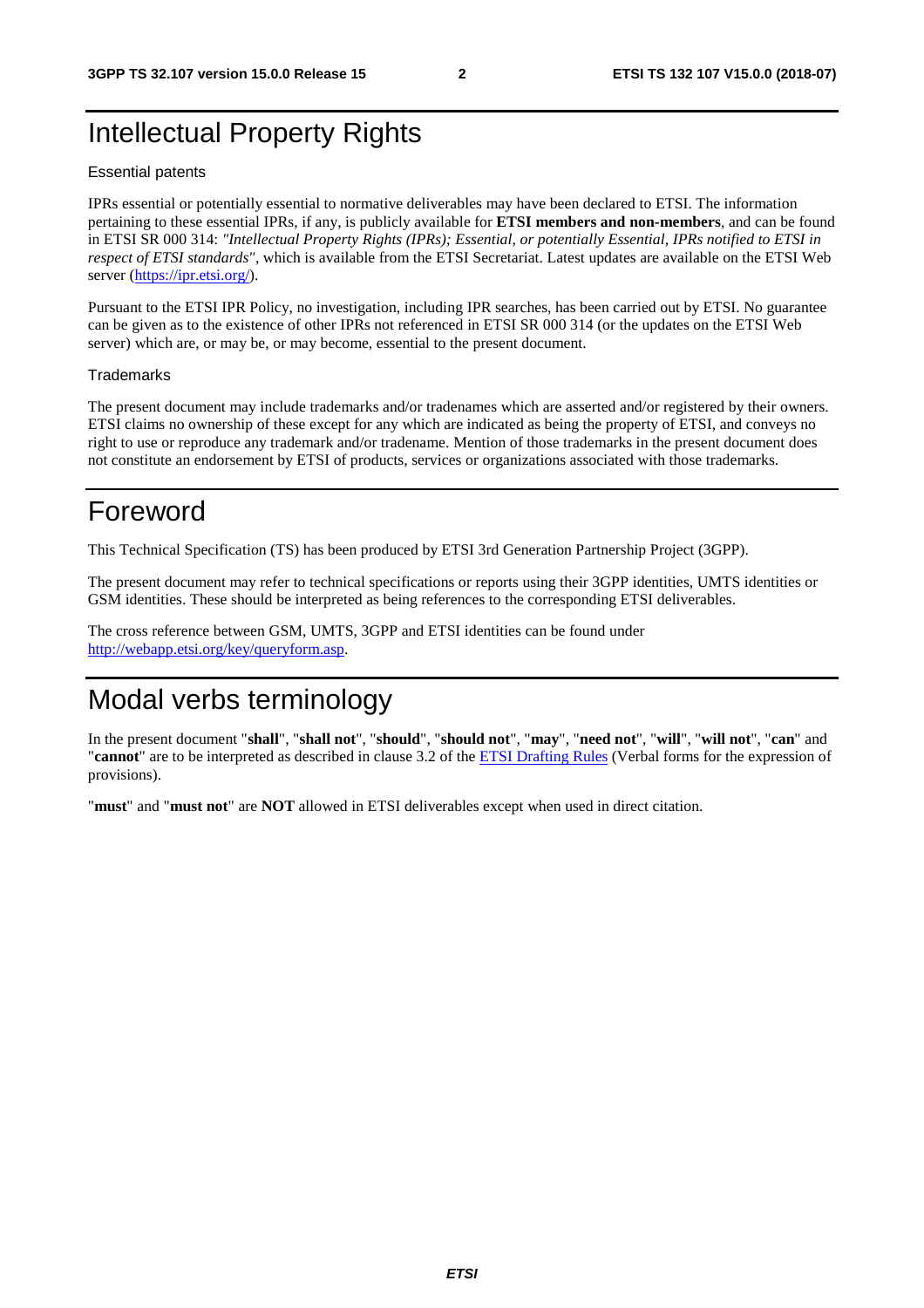$\mathbf{3}$ 

## Contents

| 1              |                               |  |  |  |  |
|----------------|-------------------------------|--|--|--|--|
| 2              |                               |  |  |  |  |
| 3              |                               |  |  |  |  |
| 3.1            |                               |  |  |  |  |
| 3.2            |                               |  |  |  |  |
| $\overline{4}$ |                               |  |  |  |  |
| 4.1            |                               |  |  |  |  |
| 4.2            |                               |  |  |  |  |
| 4.2.1          |                               |  |  |  |  |
| 4.2.2          |                               |  |  |  |  |
| 4.2.3          |                               |  |  |  |  |
| 5              |                               |  |  |  |  |
| 5.1            |                               |  |  |  |  |
| 5.2            |                               |  |  |  |  |
| 5.3            |                               |  |  |  |  |
| 5.4            |                               |  |  |  |  |
| 5.5            |                               |  |  |  |  |
| 5.6            |                               |  |  |  |  |
| 5.7<br>5.8     |                               |  |  |  |  |
| 5.9            |                               |  |  |  |  |
| 6              |                               |  |  |  |  |
| 6.1            |                               |  |  |  |  |
| 6.2            |                               |  |  |  |  |
| 6.3            |                               |  |  |  |  |
| 6.4            |                               |  |  |  |  |
| 7              |                               |  |  |  |  |
| 7.1            |                               |  |  |  |  |
| 7.1.1          |                               |  |  |  |  |
| 7.1.2          |                               |  |  |  |  |
| 7.1.3          |                               |  |  |  |  |
|                |                               |  |  |  |  |
|                | <b>Annex A (informative):</b> |  |  |  |  |
|                | <b>Annex B</b> (informative): |  |  |  |  |
|                | <b>Annex C</b> (informative): |  |  |  |  |
|                | <b>Annex D</b> (informative): |  |  |  |  |
|                |                               |  |  |  |  |
|                |                               |  |  |  |  |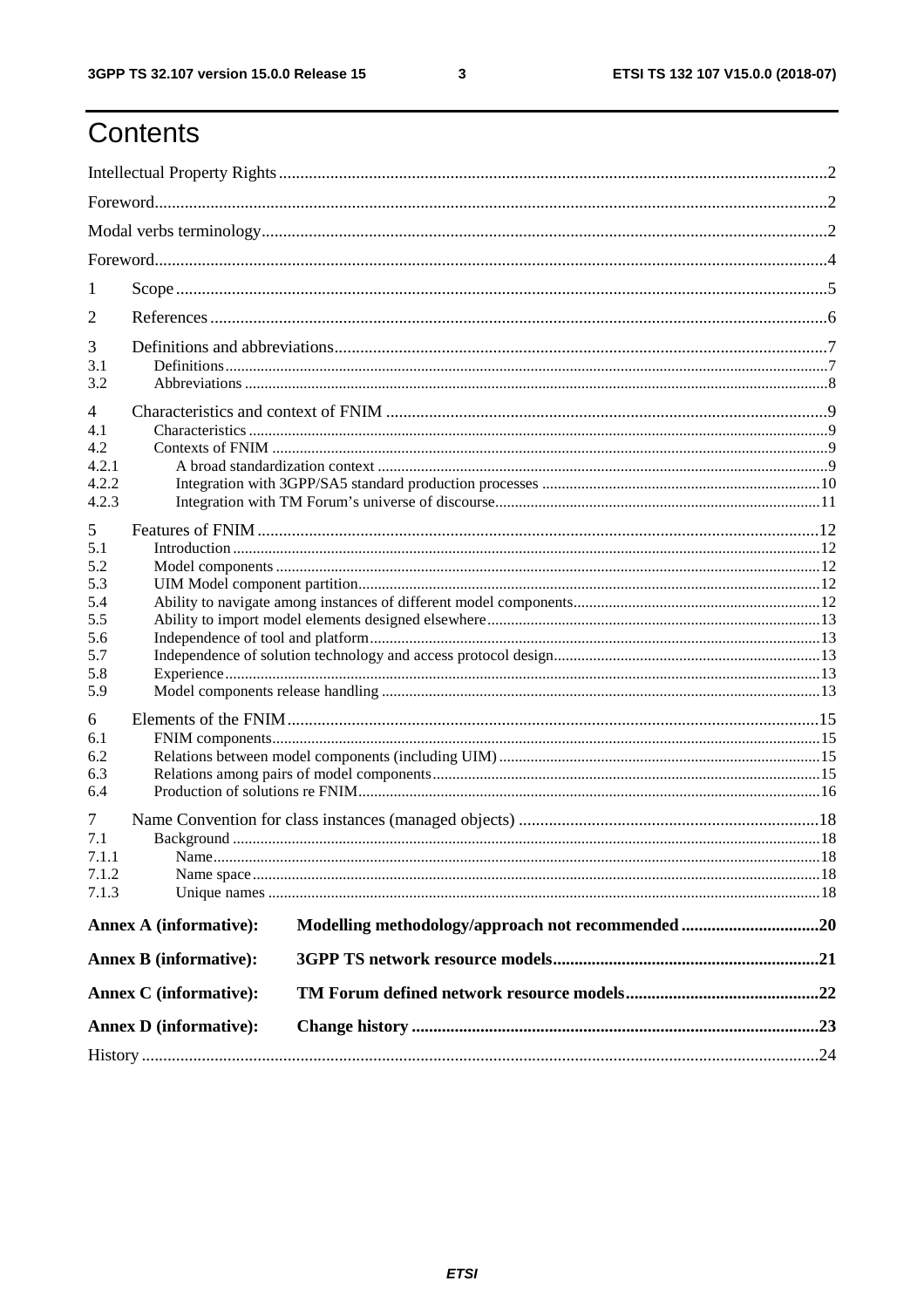## Foreword

This Technical Specification has been produced by the 3rd Generation Partnership Project (3GPP).

The contents of the present document are subject to continuing work within the TSG and may change following formal TSG approval. Should the TSG modify the contents of the present document, it will be re-released by the TSG with an identifying change of release date and an increase in version number as follows:

Version x.y.z

where:

- x the first digit:
	- 1 presented to TSG for information;
	- 2 presented to TSG for approval;
	- 3 or greater indicates TSG approved document under change control.
- y the second digit is incremented for all changes of substance, i.e. technical enhancements, corrections, updates, etc.
- z the third digit is incremented when editorial only changes have been incorporated in the document.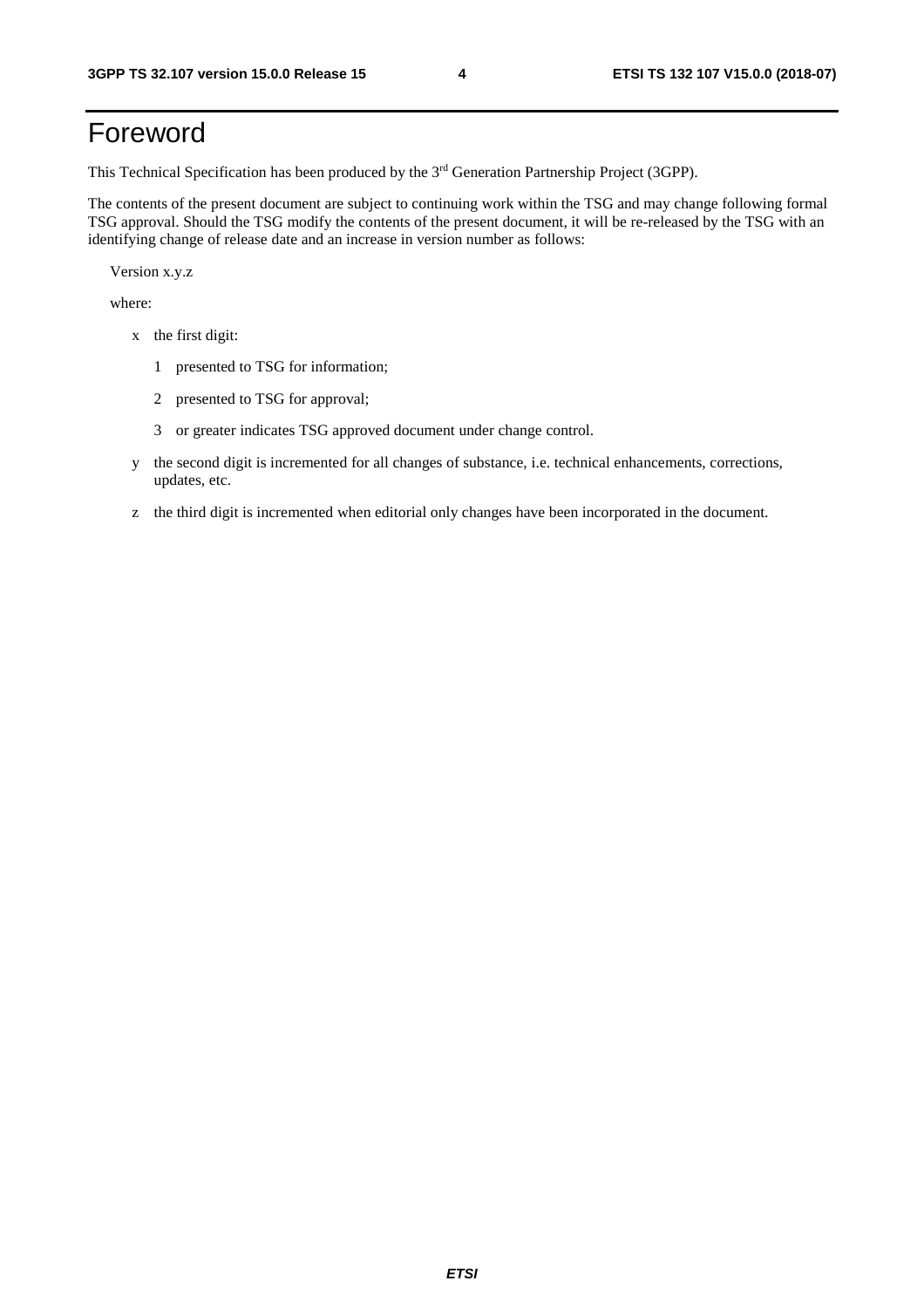### 1 Scope

On-going industry convergence and pressure to reduce cost is placing an ever-increasing emphasis on the need to rationalize and align various network management aspects across boundaries of standards/specifications producing organizations. The cost, resulting from integration and management challenges, of the lack of a coherent treatment of the whole network has becoming increasingly apparent to the point where operators of networks are demanding action.

This document provides key concepts and principles for the Federated Network Information Model covering all key aspects of a solution to the on-going industry convergence challenge. The proposal focuses on Information Model federation and is constructed to best deal with the various contradictory pressures of the current environment providing a pragmatic and realizable approach. The structure proposed will be called the Federated Network Information Model (FNIM).

The proposal set out in this document:

Explains:

- How, from a technical perspective, a number of standards and specifications generated by different organizations can function together to bring greater coherence to the management of converged networks and hence reduce operations costs.

Specifically how TM Forum and 3GPP can work with each other and with other industry groups in a Standards Federation to develop a Federated Network Information Model drawing on insights from the broad community (including the TM Forum SID [7], TM Forum MTNM/MTOSI [8], 3GPP SA5 IRPs [14], DMTF CIM [15]).

- How the Federated Network Information Model can be used from a technical perspective (with the focus here being the Network Model).

Recognizes:

- The network is "always on", therefore changes in management solutions should not impact networks in operation.

- There will always be on-going change.
- That this is only a start on a very long journey.

#### Allows and enables:

- Decoupling of concerns across the industry whilst growing industry coherence.
- Differing delivery pace across the industry whilst aiming for industry convergence.
- Variety from innovation whilst removing unnecessary variety in management infrastructure.
- Temporary divergences and overlaps during the convergence process.

#### Ensures:

- Change is made only as a result of understanding of specific market needs.
- Progress by providing coherent solutions to satisfy the needs of all participating industry partners in order not to be blocked by the slowest laggard.

#### Highlights:

- The challenges of dealing with differing methodologies/tooling used across the standards arena and points out that methodology/tooling differences if ignored will significantly slow progress towards the target.

- The need for development of a new governance regime and points to some of the attributes of such a regime.

- An approach of gradual restructuring and a controlled converging coherence starting small and growing step by value-justified step.

The challenge of presenting the models so all can have an identical understanding.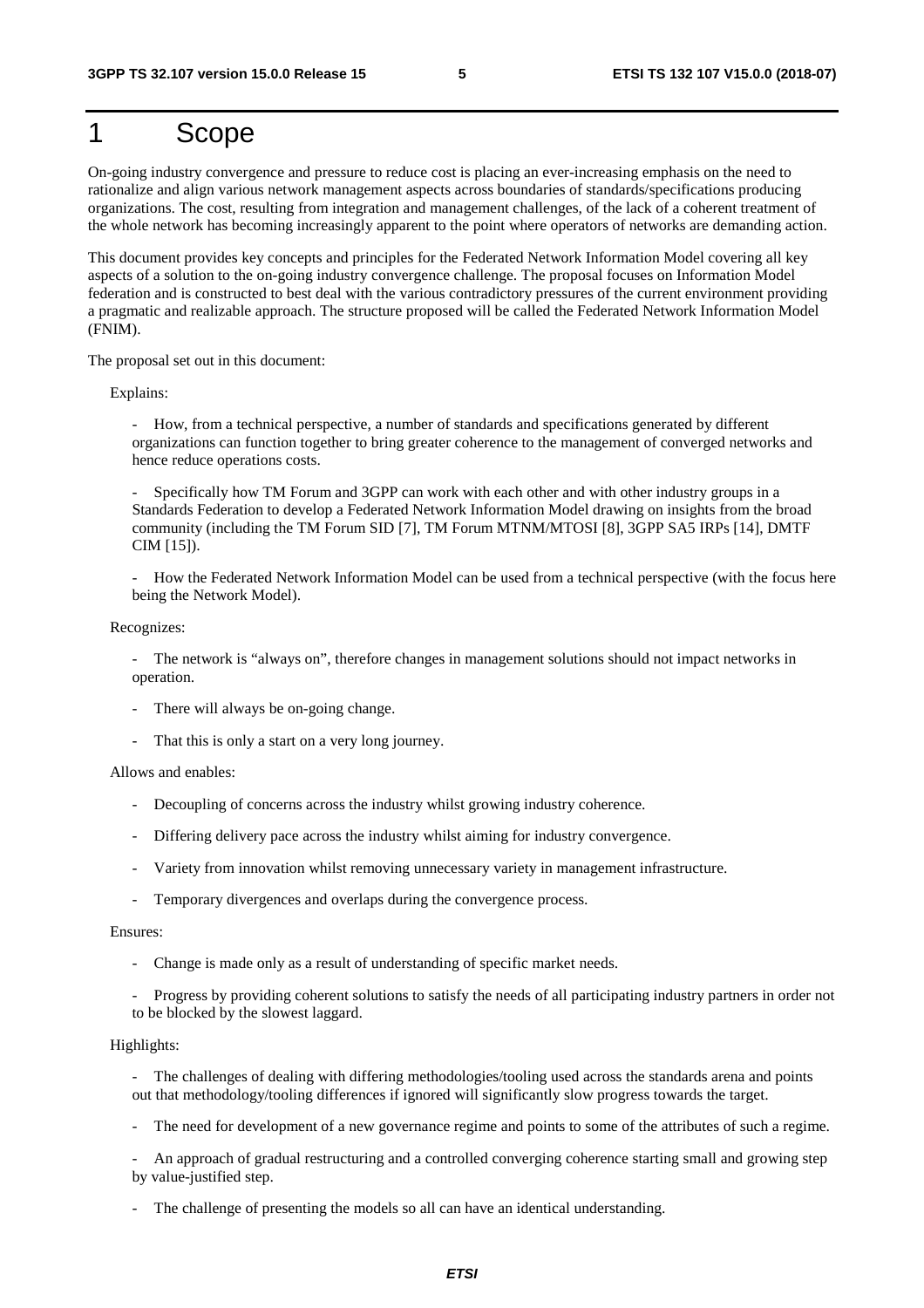The challenge of interpreting models from different origins, with their different terminology and viewpoints, to arrive at a shared understanding through a federated model. This leads to recognition of the need for a deeper uniform semantic analysis of the area covered by the umbrella information model (UIM) and the navigation points among concrete models which may further lead to the need for the development of information architectures and patterns.

This document focuses on the Information Model aspect of the problem as it is clear that the lack of an agreed-upon, coherent information model across organizational boundaries to support the FMC aspects of the industry that defines the things to be managed and the way they should be expressed is one of the first aspects that need to be tackled.

Editor's note: Prior to embarking on a further summary of the proposal and its benefits, it is important to emphasize that the definition of the term "model" has to be carefully considered. A model is comprised of parts that themselves can be seen as models. As a consequence whether this activity results in a single model or a set of models depends upon perspective. The critical consideration is whether the parts of the solution can be interrelated and from the perspective of the problem highlighted above whether the parts can be interrelated across what were previously un-navigable barriers. The solution offers this navigability. Conversely it is critical that the solution offers appropriate decoupling of concerns and of governance. Whether this is considered one model or many is not relevant as long as the solution offers the properties, such as those noted above, that are critical for industry success.

This document proposes a Federated approach to model development and emphasizes the need for the development of an Umbrella Information Model (UIM) and its relationships with the other domain specific models. The document also deals with direct relationships between domain/technology specific concrete models.

It is proposed that:

- The work will be published and expressed in UML and will also be published in formats appropriate for each of the participating bodies to absorb (this may require nothing more than the UML format in some cases). The output form required by a particular body will be generated by resources contributed by that body.
- As necessary the model will be embellished using stereotype to express all aspects/properties of the model.

The proposal recognizes that the TM Forum Information Framework (SID) [7] and the TM Forum Integration Framework (MTNM/MTOSI) [8] work provide an enterprise-wide structure and model that can be used to seed the converged model. The proposal recognizes that the 3GPP SA5 group work [14] provides models relating to mobile networks (including RANs, CNs and IMS) that can be used to seed the converged model.

The proposal:

- Ensures on-going reduction in cost of integration and improvement of degree of integration for the purpose of End-to-End management;
- Enables models from many organizations to be used together for the purpose of End-to-End management (recognizing that there are a number of critical governance issues to be overcome to enable this);
- Provides structure for the alignment on a deeper understanding of the semantics and for the development and maintenance of an information architecture and associated patterns;
- Provides both an initial pragmatic solution form and a longer term target;
- Recognizes that the model will evolve in stages, but will never be "completed" and hence this is an on-going activity;
- Recognizes the importance of providing solutions that are backward compatible to existing standards. See [13, 17]

This content of this document has been jointly developed by 3GPP and TM Forum as part of the Joint Working Group on Resource Model Alignment [18].

## 2 References

The following documents contain provisions which, through reference in this text, constitute provisions of the present document.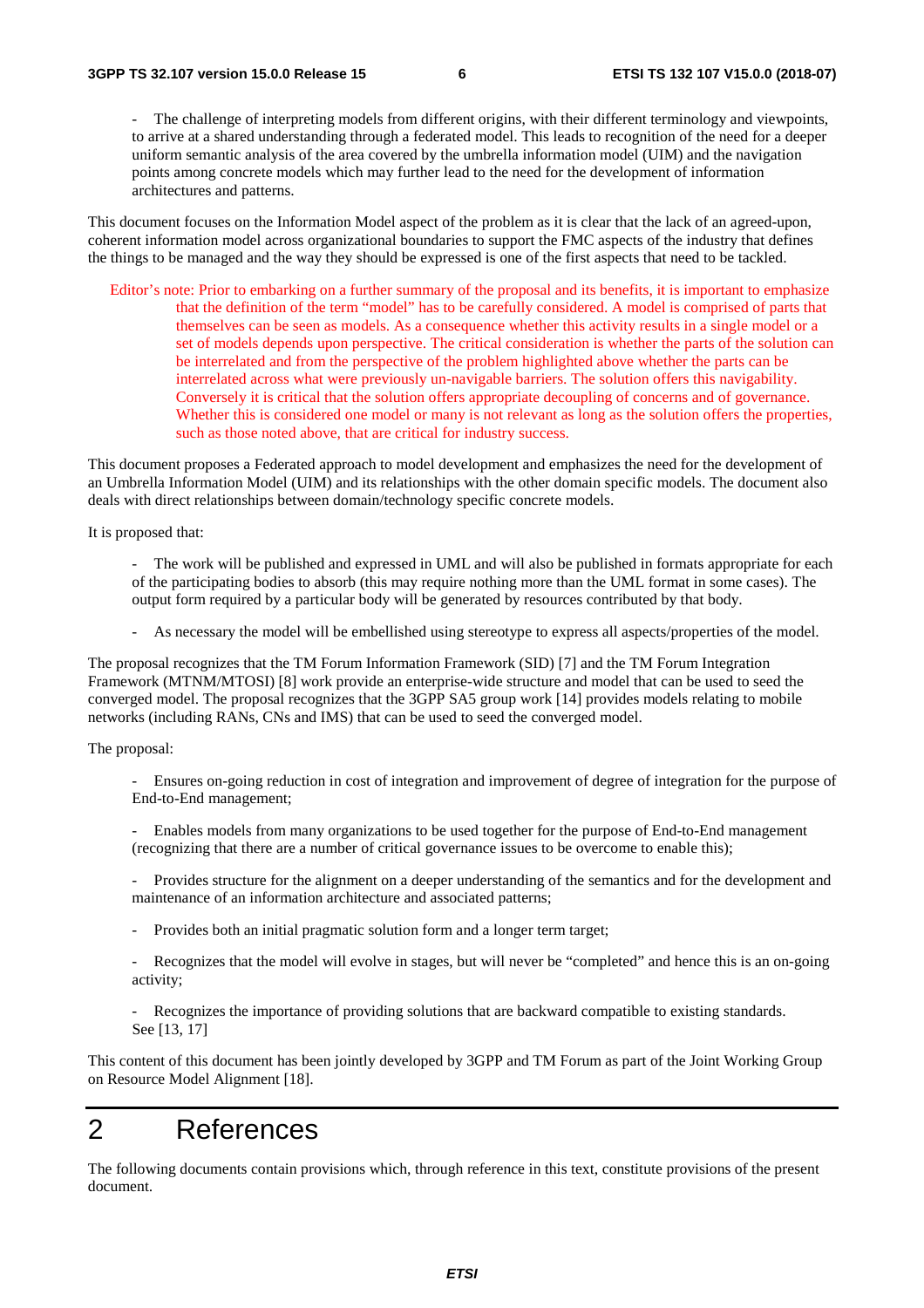- References are either specific (identified by date of publication, edition number, version number, etc.) or non-specific.
- For a specific reference, subsequent revisions do not apply.
- For a non-specific reference, the latest version applies. In the case of a reference to a 3GPP document (including a GSM document), a non-specific reference implicitly refers to the latest version of that document *in the same Release as the present document*.
- [1] ITU-T X.680 "OSI networking and system aspects Abstract Syntax Notation One (ASN.1)".
- [2] 3GPP TS 32.642 "UTRAN network resources IRP: NRM".
- [3] ATM Forum, Technical Committee, Network Management, M4 Network View CMIP MIB Specification ("CMIP Specification for the M4 Interface", Sep 1995, [http://www.broadband](http://www.broadband-forum.org/ftp/pub/approved-specs/af-nm-0027.000.pdf)[forum.org/ftp/pub/approved-specs/af-nm-0027.000.pdf\)](http://www.broadband-forum.org/ftp/pub/approved-specs/af-nm-0027.000.pdf).
- [4] 3GPP TS 32.622 "Generic network resources IRP: NRM".
- [5] MEF Technical Specification MEF 7.1, "Phase 2 EMS-NMS Information Model", October 2009.
- [6] 3GPP2 S.S0028-E "OAM&P for cdma2000 (Overview, 3GPP R7 Delta Specification, 3GPP2 Network Resource Model IRP)".
- [7] TM Forum GB922, Information Framework (SID) Suite, Release 9.0 (http://www.tmforum.org/browse.aspx?catID=9285&artf=artf2048).
- [8] TM Forum MTOSI 2.0 [\(http://www.tmforum.org/MTOSIRelease20/MTOSISolutionSuite/35252/article.html](http://www.tmforum.org/MTOSIRelease20/MTOSISolutionSuite/35252/article.html)).
- [9] TM Forum SD1-44\_ConnectionlessTechnologyManagement.pdf available as part of [8] (Especially Appendix III "Mapping MEF – MTNMETH").
- [10] TM Forum SD1-7\_DSLOverview.pdf available as part of [8].
- [11] TM Forum SD1-18\_layers.pdf available as part of [8] (Especially 4.2.7 ATM and SDH capable STM-4).
- [12] TM Forum "Connectionless, Connection Oriented Convergence and TP Modelling" (http://tmforum.org/FeatureDescription/ConnectionlessConnection/41718/article.html).
- [13] TM Forum TR 146 "Lifecycle Compatibility Release 1.0" [\(http://www.tmforum.org/TechnicalReports/TR146LifecycleCompatibility/36664/article.html](http://www.tmforum.org/TechnicalReports/TR146LifecycleCompatibility/36664/article.html)).
- [14] See Appendix B for the list of 3GPP Technical Specification series on Network Resource Models.
- [15] DMTF CIM ("Distributed Management Task Force Common Information Model").
- [16] 3GPP TR 32.852 "Fixed Mobile Convergence (FMC) 3GPP/TM Forum Model Relationships & Use Cases".
- [17] 3GPP TS 32.154 "Backward and Forward Compatibility (BFC); Concept and definitions".
- [18] 3GPP / TM Forum JWG RMA: "FMC Federated Network Information Model (FNIM)" V3.0.
- [19] 3GPP TR 21.905: "Vocabulary for 3GPP Specifications".

## 3 Definitions and abbreviations

### 3.1 Definitions

For the purposes of the present document, the terms and definitions given in TR 21.905 [19] and the following apply. A term defined in the present document takes precedence over the definition of the same term, if any, in TR 21.905 [19].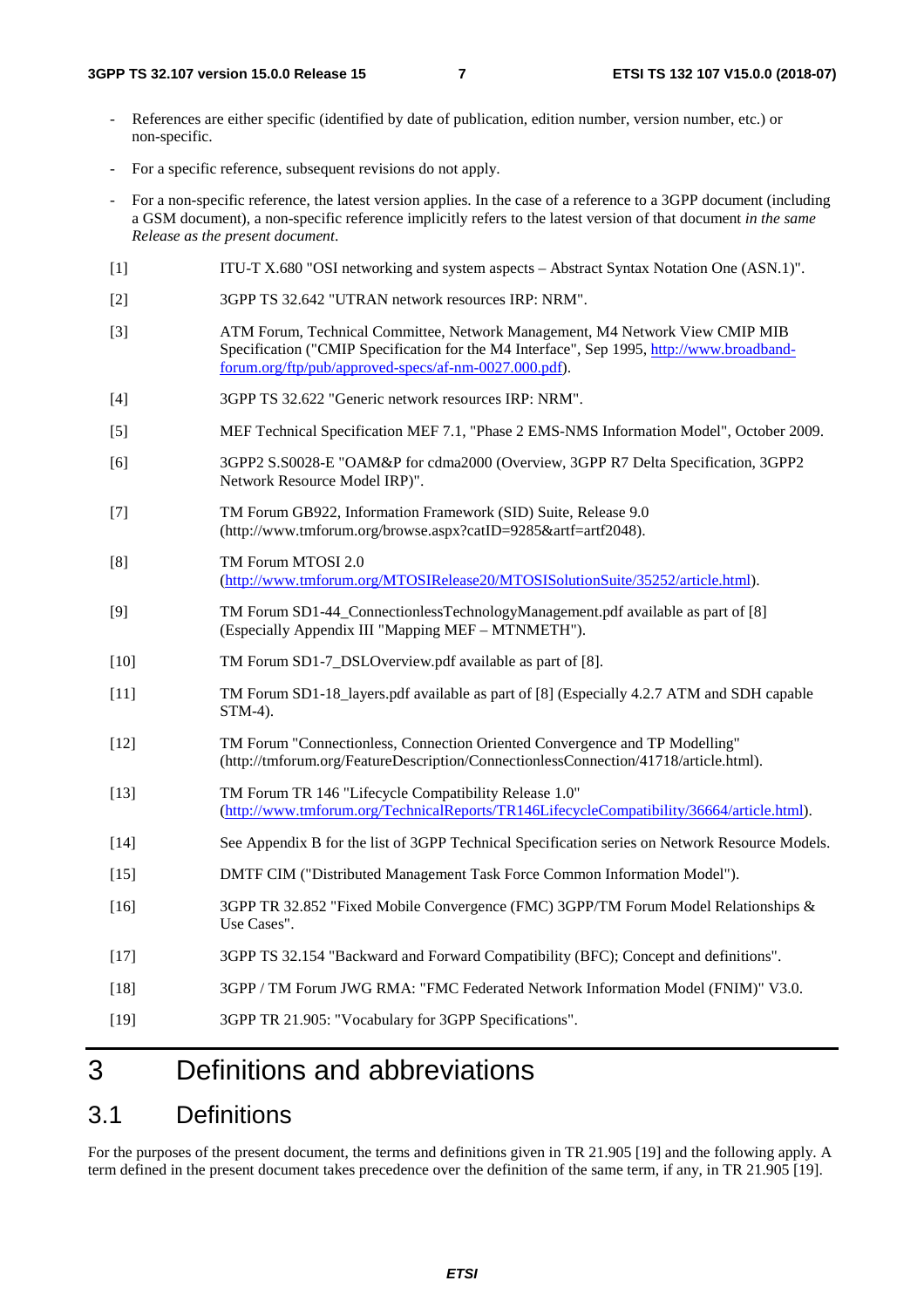**Encoding:** It is the process by which information is converted into symbols to be communicated. In this document, the 'information' is captured by the so-called model.

**Operations/Notifications:** Specification conveyed over an interface between two interacting parties indicating the action to be performed on some identified entity or set of entities. In general the "operations model"/"business services model"/"action model" (or similar) cover the definitions of the actions performed to change the state/value/etc. of the thing and to receive information on changes that have occurred to the thing and to receive information on changes that have occurred to the thing.

#### 3.2 Abbreviations

For the purposes of the present document, the abbreviations given in TR 21.905 [19] and the following apply. An abbreviation defined in the present document takes precedence over the definition of the same abbreviation, if any, in TR 21.905 [19].

| DN          | Distinguished Name                         |
|-------------|--------------------------------------------|
| <b>FIM</b>  | <b>Federated Information Model</b>         |
| <b>FNIM</b> | <b>Federated Network Information Model</b> |
| <b>FMC</b>  | <b>Fixed Mobile Convergent</b>             |
| <b>IM</b>   | <b>Information Model</b>                   |
| LT          | Layer Termination                          |
| <b>NM</b>   | Network Management                         |
| <b>UIM</b>  | <b>Umbrella Information Model</b>          |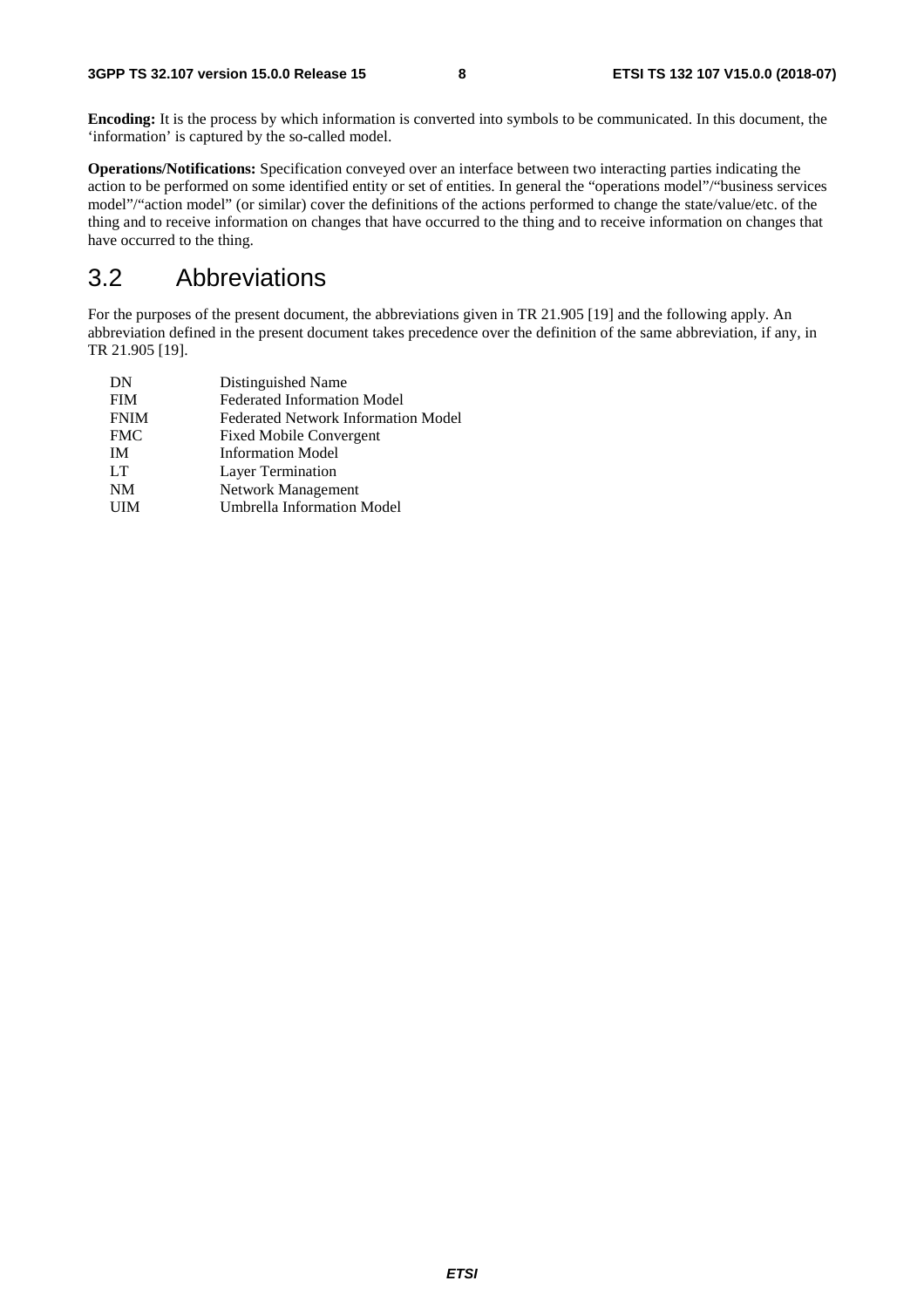## 4 Characteristics and context of FNIM

#### 4.1 Characteristics

The FNIM is "large scale" in the following sense:

- Different authorities (SDOs or standard organizations including expert group) are responsible for the development, maintenance and evolution of their own domain specific models.
- Operators may use the whole or part of the FNIM depending on their own business cases.
- Vendors can supply products using part of the FNIM depending on their own business cases.
- The FNIM needs to hold thousands of inter-related modelled entities. Different versions of modelled entities can co-exist in FNIM.

#### 4.2 Contexts of FNIM

#### 4.2.1 A broad standardization context



#### **Figure 1: Broad standardization context**

The figure depicts a broad standardization context. The concept embodied by the term Information Model (of Managed Elements etc.), abbreviated as IM, is separable from the concept of Process and Operation Model (covering definitions of activities). Clearly the Process and Operation Model influences and is influenced by the IM.

Encoding in general (of information defined in IM Process and operation model) to achieve an Interface Implementation is also separable and is not considered further here. Each aspect of the problem is guided and constrained by an appropriate Architecture (e.g. Metamodel) that defines the breadth and scope of the aspect.

The things in the IM are relevant to some activity identified in the Process and Operation Model. That relevance is necessary in order to fulfil some purpose of the system. The things in the IM are in many cases relevant to expose at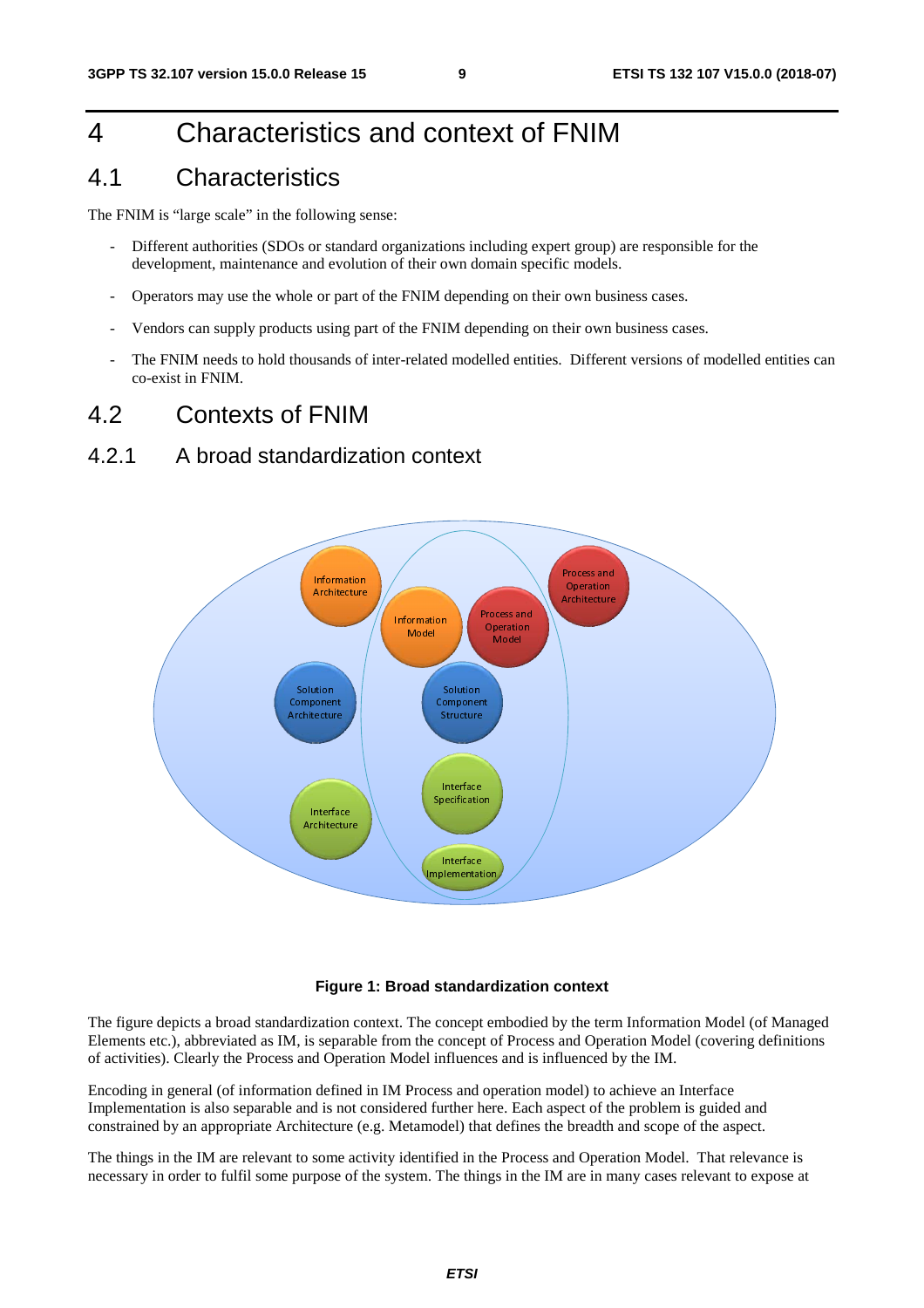some Interface in which case they will dictate some aspects of structure of information defined in IM and Process and Operation Model.

The IM can be broken down into two parts:

- − Broad conceptual model that articulates the concepts of the problem space (alternative names are **purpose neutral, implementation neutral views**)
- − Specific purpose models that each articulate the solution to a specific problem (alternative names are **purpose specific, implementation neutral views**)

In summary, the following definitions apply to terms of the above figure:

- − Information Model (IM): The representation of things, their properties and their relationships. Example: TopologicalLink and TerminationPointEncapsulation are things that are interrelated and have properties represented via attributes.
- Process and Operation Model: The representation of the relevant activities required to facilitate the running of the business including the flows and interactions. Example: "IsolateCustomerProblem" and "Track&ManageCustomerProblem" are relevant activities that are interrelated by flows of control and information. "getAlarmList", "getAttribute" and "createFlowDomainFragment" are examples of operations.
- Solution Component Structure: The representation of the units of functionality assembled to support the information defined in the IM and in the Process and Operations Model. Example: NMS and EMS are solution components that support various process activities and maintain information. The two are interconnected as part of the structure of the management solution.
- − Interface specification: The definition of the interactions between the solution components supporting the exchange of information and control associated with running of the business. This interaction is in terms of the information defined in the IM and in the Process and Operations Model.
- − Interface implementation: The implementation form of the interfaces appropriate for the runtime environment.
- − Architecture: The patterns, rules, metamodels and structures derived from the fundamental properties of the problem space that guide and constrain the development of the model of each aspect of the problem space.

#### 4.2.2 Integration with 3GPP/SA5 standard production processes

This context describes how 3GPP/SA5 would use the FNIM to produce its specifications that would be used for FMC network management purpose.

This context only refers to the model part. Note that the FNIM is not related to the design of any network management protocol.

The FNIM has multiple components. Two such components are the Umbrella Information Model (UIM) and a number of concrete models (see definition of FNIM in section 0). The right-most box of the following diagram depicts the classes of the UIM. The middle box depicts one of the concrete models, i.e. the 3GPP IRP NRM concrete model. The concrete classes are designed as extension of UIM and must use the appropriate relations defined (see clause 6.1).

Using the concrete classes (of the concrete model) as input, 3GPP/SA5 uses appropriate tools to generate and publish the various specifications.



**Figure 2: Context of 3GPP/SA5 usage of FNIM**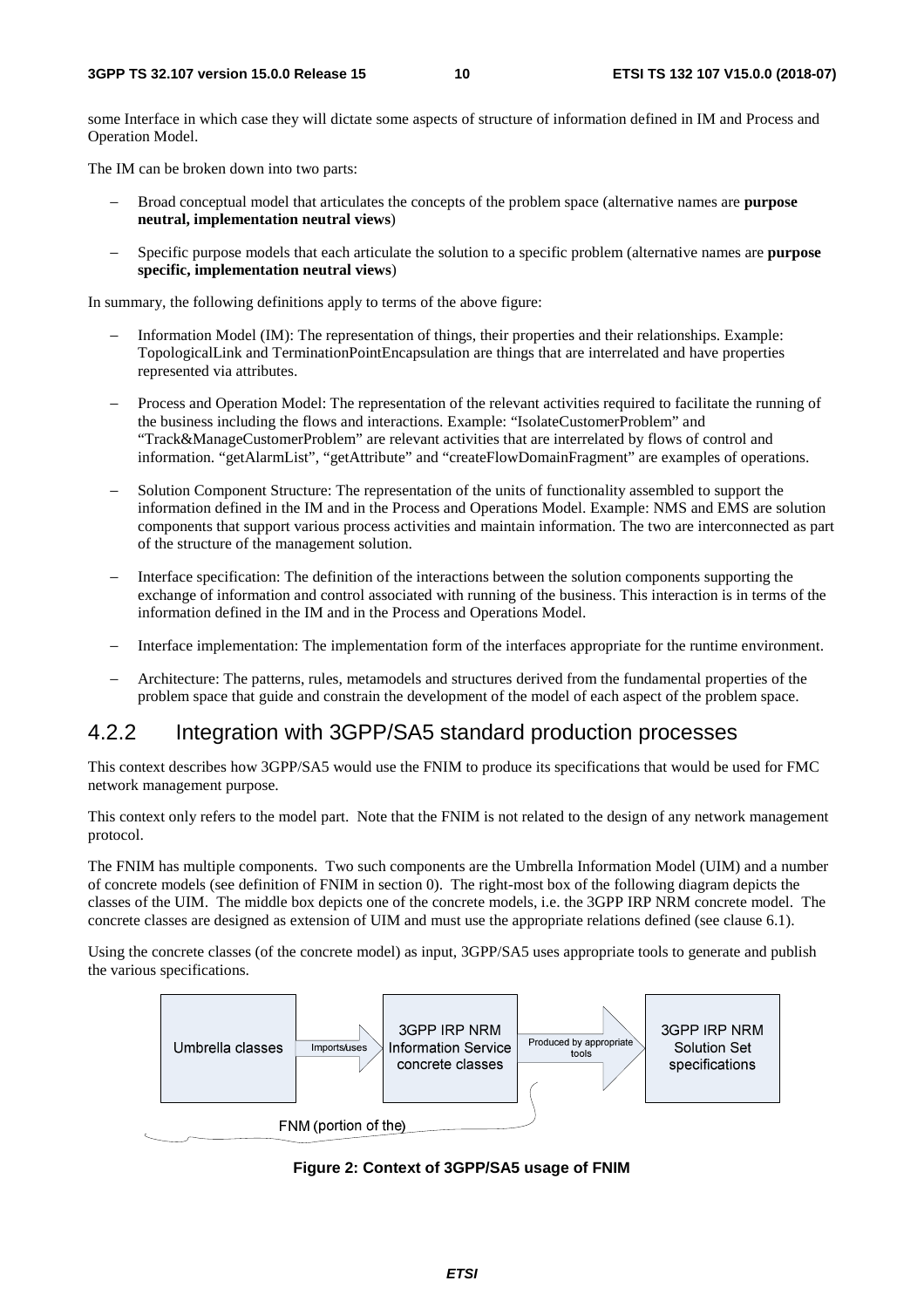### 4.2.3 Integration with TM Forum's universe of discourse

This context describes how TM Forum would use the FNIM for FMC network management purpose.



#### **Figure 3: Context of TM Forum usage of various Models**

The Federated Information Model (FIM) is a subset of the IM. It relies on a coherent Information Architecture (including meta-model to ensure integrity and coherence). The FIM focuses on IM relevant to the generation of interface specifications but does not cover the specific encoding. The positioning of interfaces is essentially dictated by the Solution Component Structure that defines boundaries.

The following definitions apply to the figure:

- − Information Model: See definition in section 4.2.1 "A broad standardization context".
- Federated Information Model (FIM): The parts of the IM that are being developed collaboratively or have been developed collaboratively and agreed by two or more standards bodies. Some of these parts will be found in the specific SDO or standard organization including expert group models.
- Federated Network Information Model (FNIM): The part of the FNIM that deals with Network domain considerations. There will be other domain models in future (F\*IM).
- Umbrella Information Model (UIM): The parts of the FNIM that represent the agreed model structures that various SDOs or standard organizations including expert groups will use (via "specific linkages" including inheritance, mappings and other derivations *Note 1*) for their definitions of their respective Domain/Technologyspecific concrete classes. The use of UIM maximizes the probability of the Domain/Technology-specific concrete classes being semantically consistent, a necessary characteristic for FMC NM purposes.
- 3GPP IM, TM Forum IM: The IM of all things relevant to the specific SDO or standard organization including expert group including elements that are federated and elements that are not. The federated elements are related to and/or derived from the UIM in the area of the FNIM.
- Note 1: The phrase "specific linkages" means "inheritance, mappings and other derivations" and is used in other parts of this document.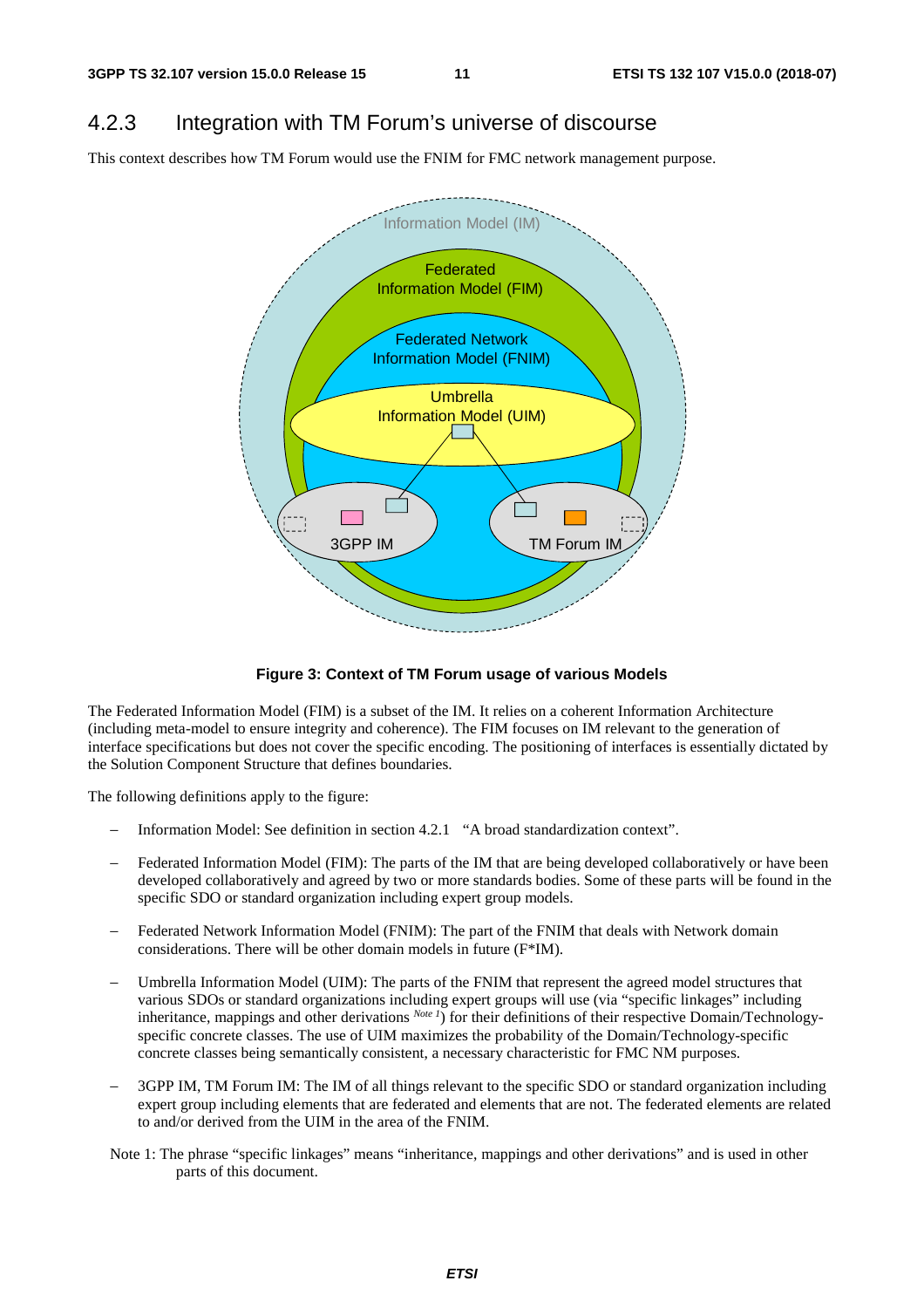### 5 Features of FNIM

#### 5.1 Introduction

This section describes FNIM features that are essential for the maintenance of the integrity of a large and scalable FMC network model.

### 5.2 Model components

The FMC network model is partitioned into model components. Clear rules are defined for inter-relationship of model components. The rules should be simple and stable (not changing frequently).

Use of model components and adherence of the simple model component inter-relationship has the following advantages.

- It removes the need to keep the evolution of various model components in synchrony (see more on 5.6). For example, it is a valid implementation where one model component has evolved (requiring new solution) while other model component remained unchanged (does not require new solution).
- − Domain experts (e.g. radio experts) can focus their design on their model components and (can, if they want to) be ignorant of contents of other model components (e.g., mobile backhaul networks experts).

#### 5.3 UIM Model component partition

The UIM model component is further partitioned. The partitioning of the UIM model component supports the following:

- − A body (e.g. SDO or standard organization including expert group) adoption/use of UIM specification releases/versions need not be lockstep with the availability of the UIM specification releases/versions.
- − A body adopting/using a UIM specification may or may not use a particular UIM partition, as long as the partition in question is not classified as essential or mandatory for adoption/usage.
- − A vendor's implementation needs not have lockstep with UIM specification releases/versions.
- − A vendor may or may not implement a specified UIM partition, as long as the partition in question is not classified as essential or mandatory by the body that governs solutions in that part of the problem space.
- A solution, an assembly of capabilities specified by UIM partitions of the UIM model components and other model components, must be such that mixed versions of UIM partitions and their asynchronous upgrades are achievable (Lifecycle Compatibility [13]).

### 5.4 Ability to navigate among instances of different model components

This ability allows an instance (source instance) of a class defined in one model component (source model component) to relate (navigate) to another instance (target instance) whose class is defined in another model component (called target model component).

Two mechanisms are recommended.

- The source model component uses a class called ExternalIOC. An instance of this ExternalIOC is a representation of the target instance (which in turn, is the representation of a function under management). In the source model component, the source instance is related (can navigate) to this ExternalIOC instance. ExternalIOC instance captures some information of the target instance such as the DN of the target instance. How this information is kept in synchrony with that of the target instance is case dependent.
- The source instance is related (enables navigation) to the target instance, i.e. the source instance would capture the unique name by which the target instance is known, such as the DN of the target instance. How this information is kept in synchrony with that of the target instance is case dependent.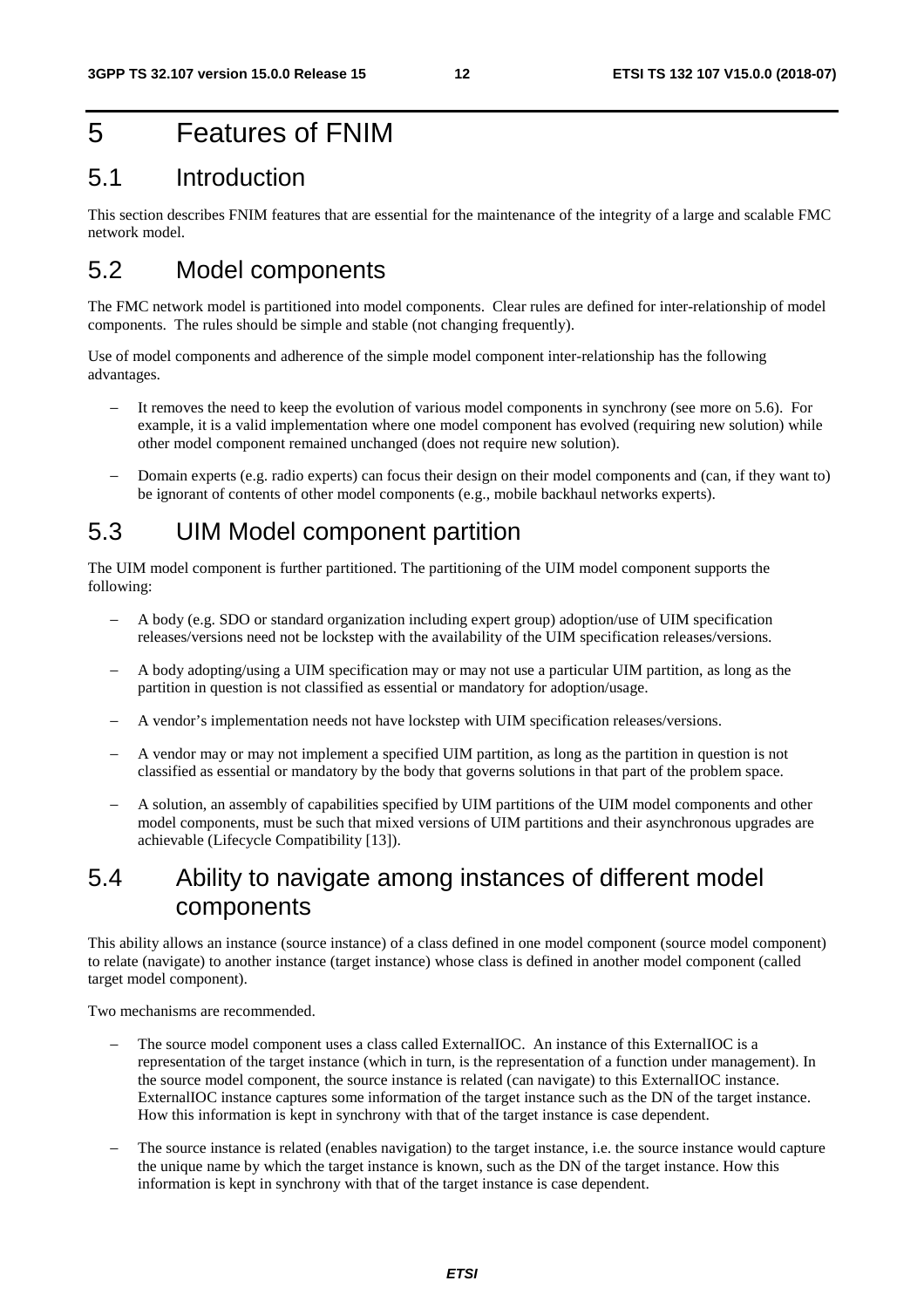The source and target instances may be managed by different Domain Managers.

This source and target model components may be defined by different SDOs or standard organizations including expert groups.

Note that the use of these two mechanisms is well known.

### 5.5 Ability to import model elements designed elsewhere

Use of this feature is for model component-A to include model elements (e.g. classes) defined in another model component, say model component-B.

This feature can also be used, say by a 3GPP specified model component-A, to include model elements (e.g. classes for transport managed resources, TM Forum defined classes) defined in another model component, say component-B, specified by other organizations (e.g. TM Forum, BBF, etc.)

This feature is essentially a copy and paste procedure with a clear indication of the 'source' or design authority of the imported model elements.

Note that the concept of Import is well known in software and modelling design work.

### 5.6 Independence of tool and platform

Use of FNIM does not require nor mandate the use of a specific tool. Tool and model are evolving at their own paces and decoupling them allows standard authors to choose the best tool for the job (e.g., validation model design, generation of solution).

Decoupling model design from specific platform (e.g. development platform, testing platform) is a necessary condition since it is unrealistic to assume a particular platform for all products in compliance to FMC NM standards.

### 5.7 Independence of solution technology and access protocol design

This does not imply nor mandate the use of a specific machine-readable language, e.g. XSD, CORBA IDL, GDMO, etc, to express the designed model elements.

This does not imply nor mandate the use of a specific access protocol (e.g. to manipulate or query the parameter values of a class instance). It ensures no dependency can exist between model design and access protocol design.

### 5.8 Experience

The FNIM concept has been used successfully, albeit in a much smaller scale than FMC network model, in the following cases.

- 3GPP2 develop/maintain/evolve the model component(s) related to CDMA2000 technologies, while 3GPP does similar work related to GSM/UTRAN/EUTRAN technologies plus the GENERIC NRM IRP model component. Vendors can implement standard network management solutions for these technologies and operators' IRPManagers (a 3GPP IRP Framework conceptual object) can use these solutions in a unified way.
- BBF/Home develop/maintain/evolve the H(e)NB network resource models. Relevant IRP Framework model components makes references to those  $H(e)NB$  network resource models allowing, for example, an IRPManager to download configuration files to, upload PM counters from and receive alarm notifications from H(e)NBs. Vendors can implement standard network management solutions for these technologies and operators' IRPManagers can use these solutions in a unified way.

### 5.9 Model components release handling

Each SDO or standard organization including expert group has its own well understood and maintained specifications release mechanism. Each release will have some definition of features that need to be covered and some timeframe for that coverage. There is clearly a time gap between the completion of a new feature and its availability of the management solution for that new feature. Some vendor/operator organizations may choose to intercept developing work (early adopters) whilst others may chose to wait until the solution is complete and has been field proven for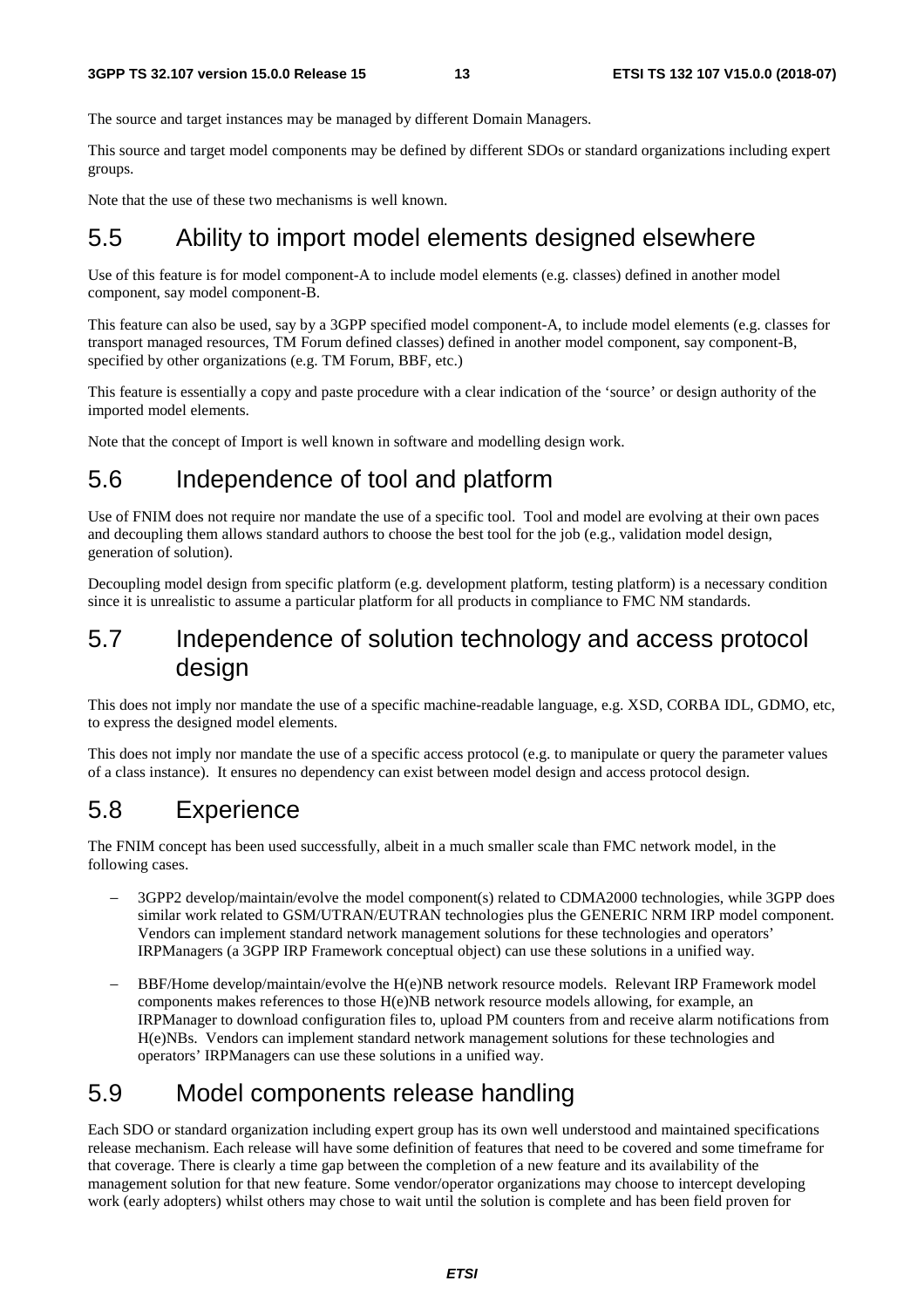several releases (laggards). It is critical that the mechanisms and structures put in place to enable the development and use of a converged model do not disrupt any standards body's ability to deliver to its committed schedule.

Having said that, it is also clear that to move to a more coherent standardization environment that supports the converged network, rather than siloed and inefficiently managed network fragments, will require investment and will require changes in approach by all concerned.

Recognizing that a change of approach will only be applied where there is a suitable business driver, it is expected that the industry business case will be needed to justify any specific deployment impacts to ease the perception of cost (see [16] for examples of industry business cases).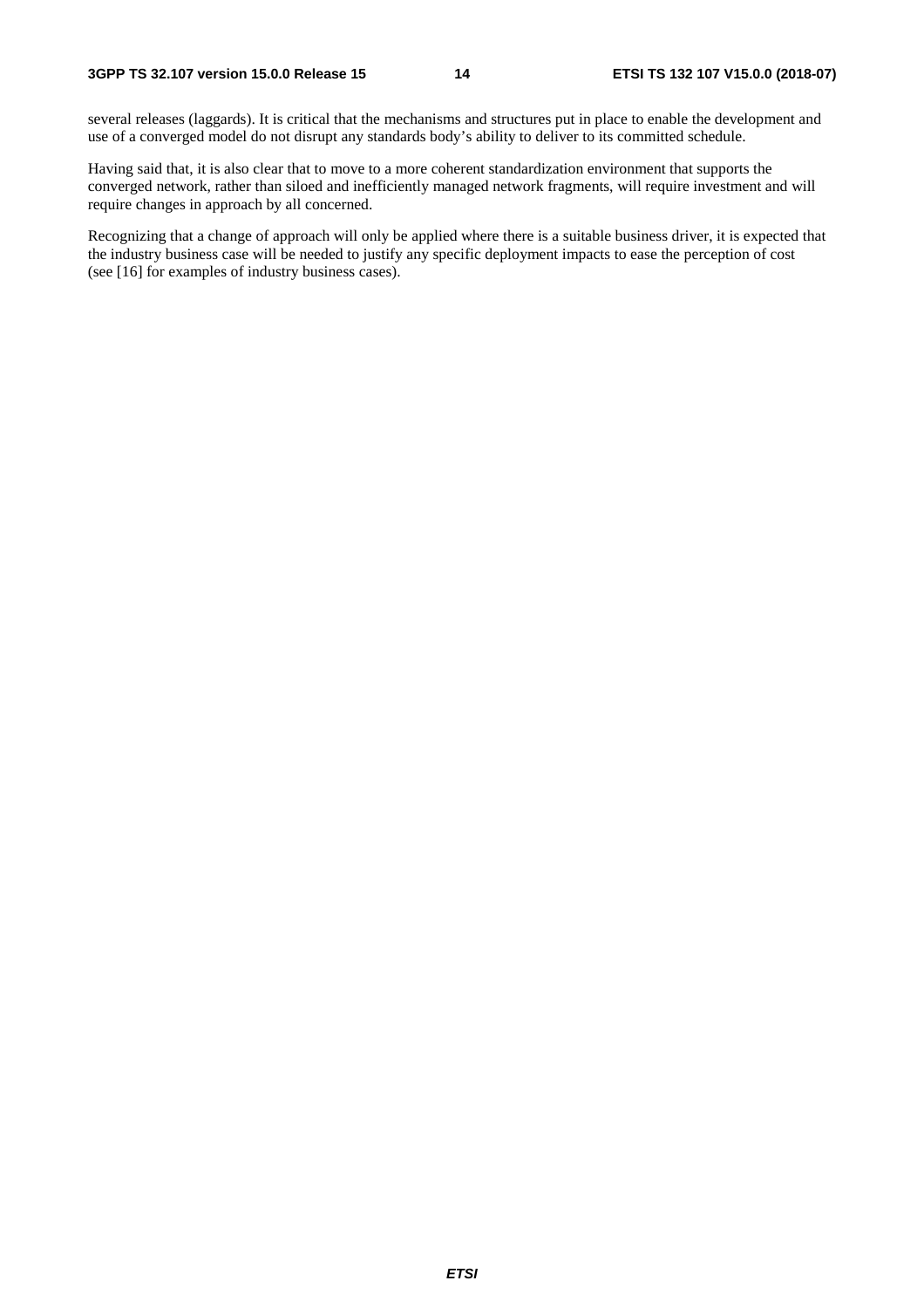## 6 Elements of the FNIM

#### 6.1 FNIM components

This section describes the two key elements of FNIM (UIM and Domain/Technology-specific Concrete Models) in terms of model component relations (6.1/6.2) and production of model definitions specifications (6.3).

The Umbrella Information Model (UIM) provides abstract definitions applicable across Domain/Technology-specific Concrete Models to enable end-to-end consistency of such definitions (it is described as 'abstract' in the sense that its components are used via "special linkages" by Domain/Technology-specific Concrete Models, and that it is not designed for the purpose of partial or full instantiation of its components and is not sufficient to provide meaningful network management service).

Domain/Technology-specific Concrete Models are described as 'concrete models' in the sense that their instantiation is necessary to provide meaningful management services. These Domain/Technology-specific Concrete Models uses "special linkages" with the common definitions of the Umbrella Information Model (UIM) for the purpose of end-toend consistency of management information semantics. In addition, these Domain/Technology-specific Concrete Models have specified relationships between each other to enable end-to-end monitoring and management of a converged network.

### 6.2 Relations between model components (including UIM)

This section is a graphical representation of the FNIM in terms of relation between model components.

There are two areas considered:

- The definitions of the classes inside the UIM model component.
- The definitions of relation (R0 in Figure 4) used between various classes in UIM model component and other model components.

The aim is to have identical R0 for use between the UIM model component and other model components while the UIM model component need to have no knowledge of its usage by classes of other model components. This will ensure consistency (e.g. resource management style, paradigm) for managing mobile managed resources, as well as other managed resources such as transport managed resources.



**Figure 4: Relation between UIM model component and other model components** 

Taking the example of "3GPP wireless network classes" and the UIM, 3GPP model components (e.g. TS 32.622 [4]) would import relevant UIM classes and make derivatives for their use. R0 in this case is an inheritance relation. There are other forms of relations that could be defined.

#### 6.3 Relations among pairs of model components

This section is a graphical representation of the FNIM in terms of bilateral relation between each pair of model component, neither of which is a UIM model component.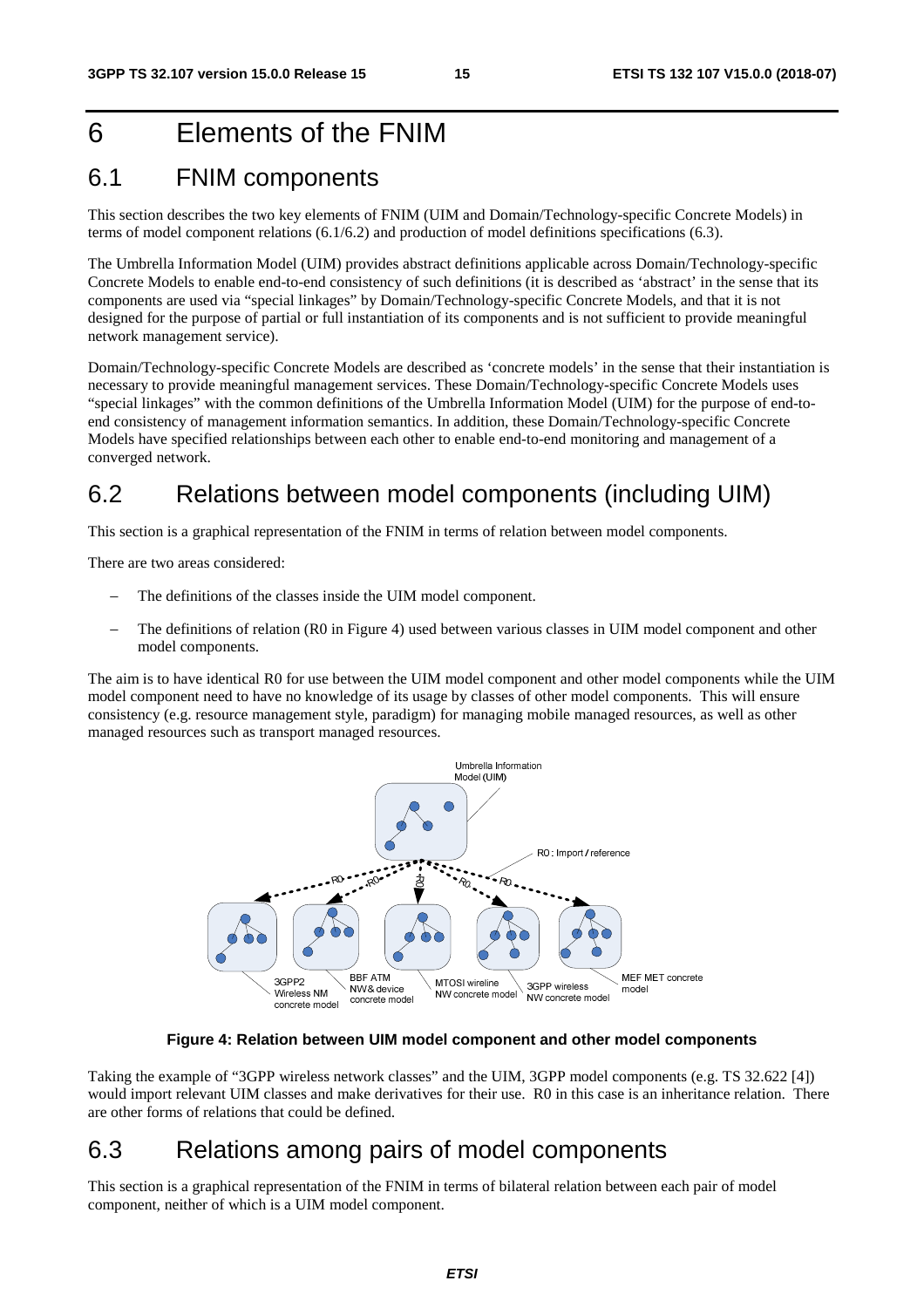The relation between pairs of model components may not be same. Each relation may or may not be symmetrical. UIM may not be involved in such pair-wise relations.



**Figure 5: Relation between pairs of model components (not involving UIM model component)** 

Taking the example of a relation between 3GPP model components and BBF ATM model components (i.e. R3): the 3GPP model components would create necessary 3GPP defined ExternalIOC representing one of the classes of "BBF ATM network and device classes". This type of relation is used extensively in the 3GPP IRP framework for the purpose of navigation from one managed domain to another.

In the case of the relationship between MTOSI and MEF there is an association where MEF does not provide a concrete model but instead a detailed abstract model. The MTOSI concrete model is mapped to the MEF 7 model (see [9]).

### 6.4 Production of solutions re FNIM

This section is a graphical representation of the FNIM in relation to tools that generate machine-readable model forms in various languages such as XSD, CORBA IDL, GDMO, etc.

In the context of this document, The "Solution specifications" refers to only the model part and not the Operations/Notifications part (e.g. encoding of the managed resource modelled constructs over the wire). Examples of such are the various 3GPP NRM IRP SSs. They do not refer to the Interface specifications such as the 3GPP Interface IRP SSs. This document does not deal with the question if the Tool generates the Interface specifications. No single physical Repository is required to hold FNIM.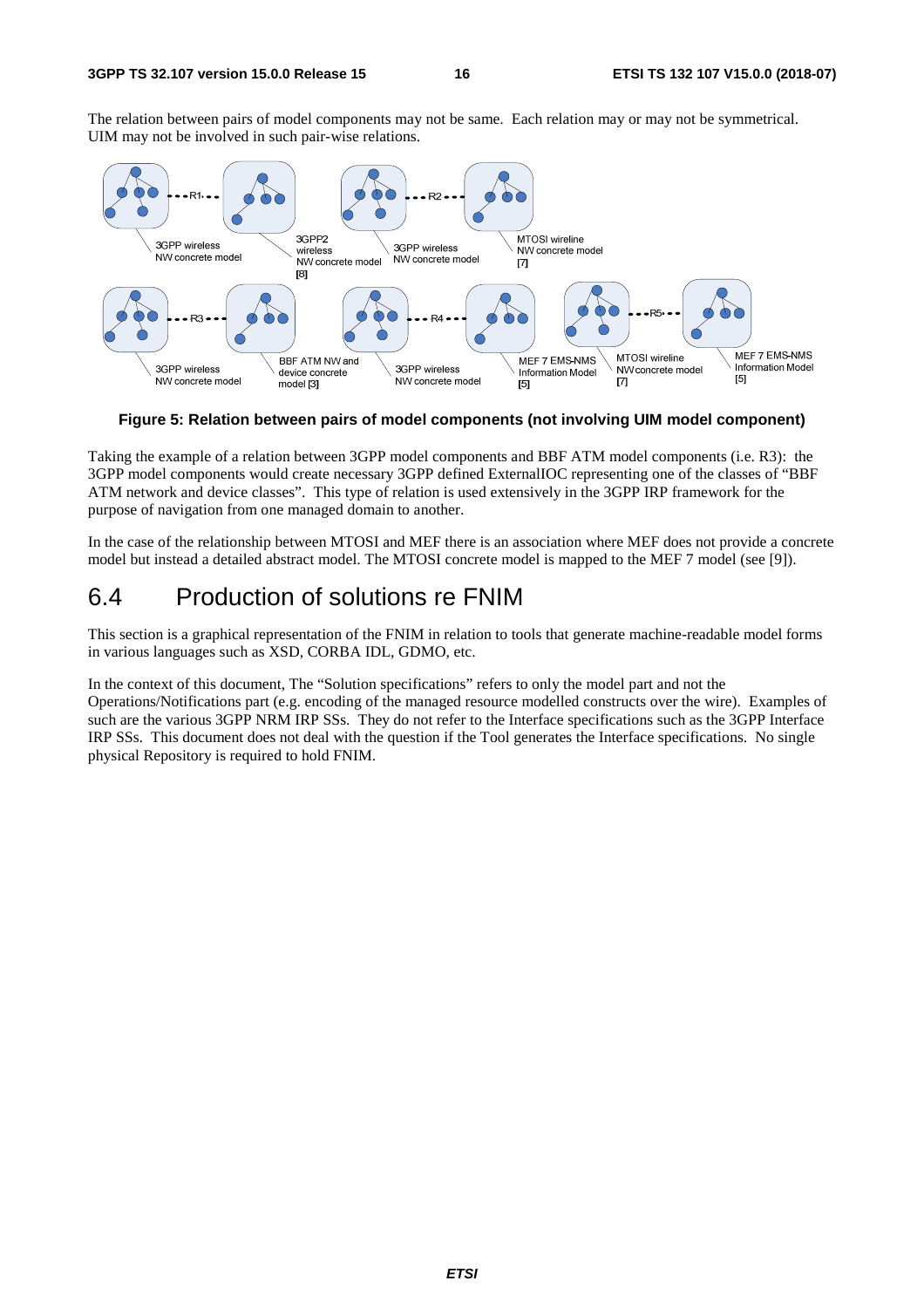

**Figure 6: (Model) Solution production related to FNIM**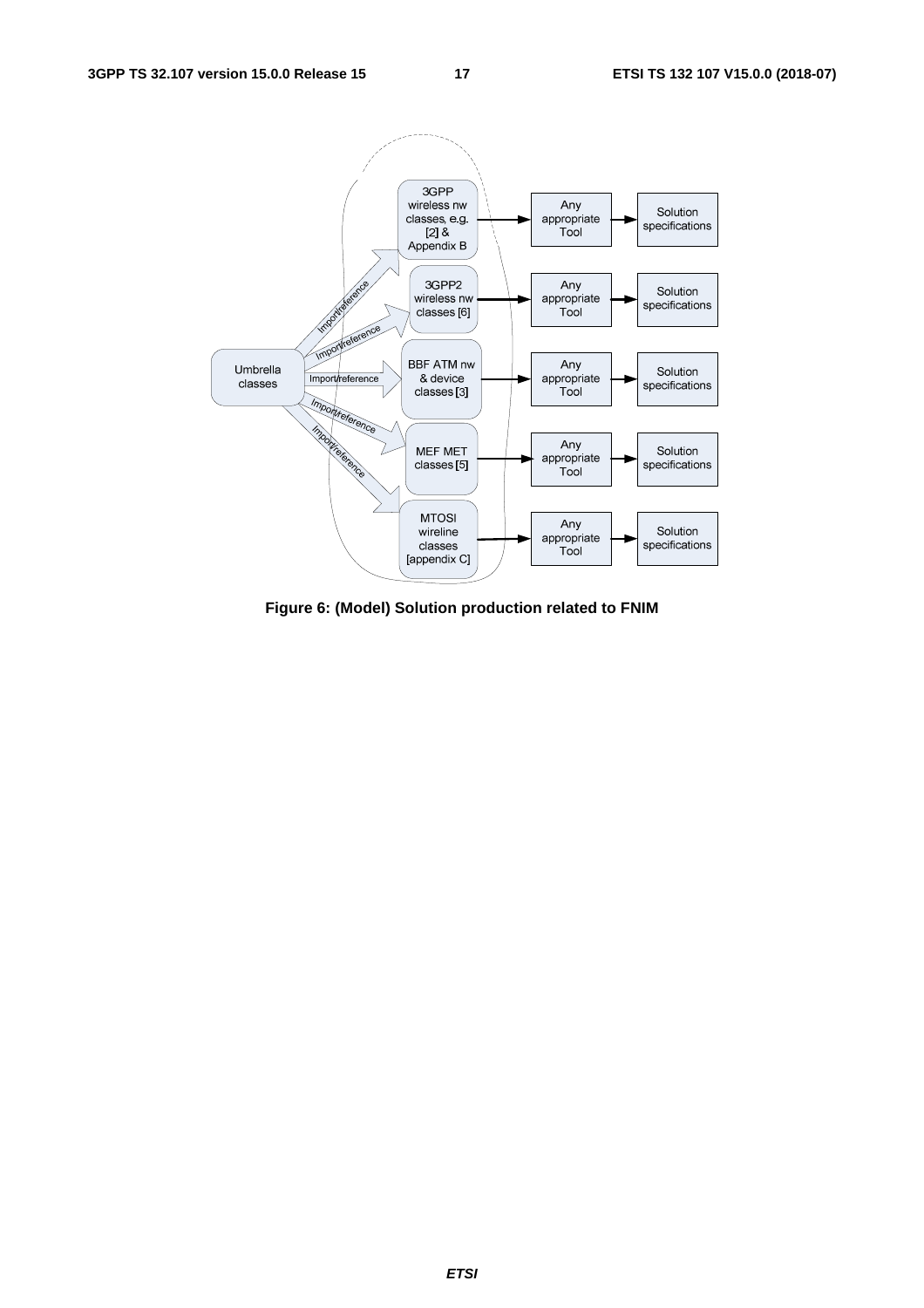## 7 Name Convention for class instances (managed objects)

Editor's Note: This section describes a method to make DN unique. There is greater complexity of name space management to explore as a result of current practices of manual administration of name spaces. For example an Operator has his way (or system of identification) to identify a thing that has a DN, as well.

### 7.1 Background

FMC NM involves a federation of models, which are designed and maintained by different SDOs or standard organizations including expert groups. The model(s) contain classes of managed resources. Instances of these classes are identified by an identifier (called name in this document).

To maintain integrity of the class instances of the federated model, the names of all instances, whose classes are defined under the federated model, must be unambiguous, i.e. an (unambiguous) name can only refer to one instance and an instance may have more than one (unambiguous) name.

For simplicity, FMC NM employs unique names, i.e. one name can only refer to one instance and one instance have at most one name.

#### 7.1.1 Name

A name is a unique identification of an FMC FNIM specified managed resource instance.

#### 7.1.2 Name space

A name space (NS) is a collection of names. This name convention uses a hierarchical containment structure, including its simplest form - the one-level, flat NS (the rightmost NS of Figure 7). This name convention does not support an arbitrarily connected NS, or graph structure, in which a named managed resource can be both child and parent of another named managed resource.

The Figure below shows some examples of supported NSs.



**Figure 7: Examples of supported name spaces** 

#### 7.1.3 Unique names

Names in a NS can be organised as one or more inverted tree hierarchies (see the left-most two NSs of Figure 7). A managed resource instance that contains another one is referred to as the superior (parent), whereas the contained managed resource instance is referred to as the subordinate (child).

FMC NM involves a federation of models, which are designed and maintained by different SDOs or standard organizations including expert groups technology-domain-specific-models. The model(s) contain classes of managed resources. Each instance has a name.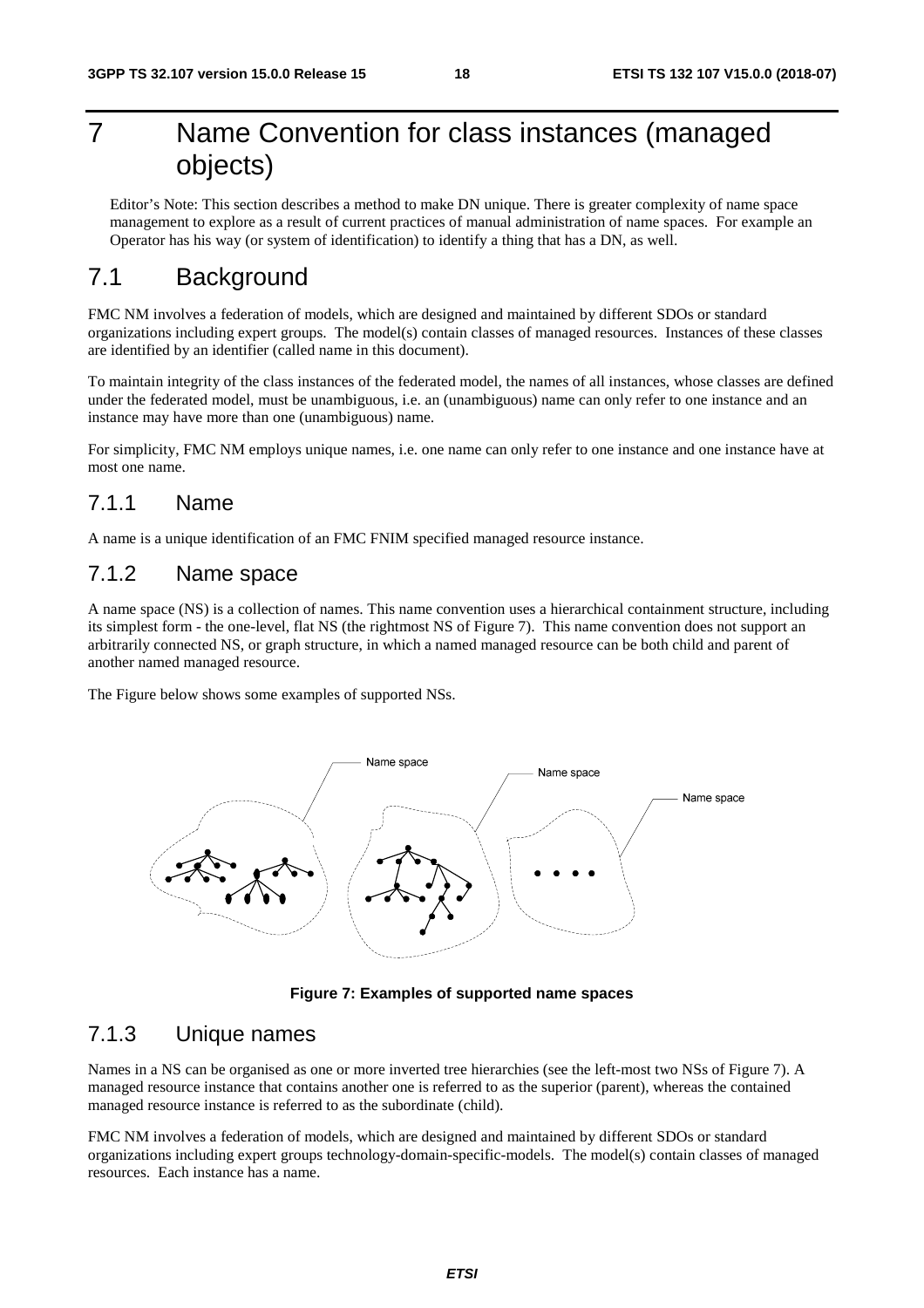From the perspective of FMC NM, the FMC NS is partitioned into various (sub) NSs. Each (sub) NS is a collection of names of instances, whose classes are defined by the corresponding technology-domain-specific-model.

For illustration, suppose the following Figure 8 shows the (sub) NSs for names of instances whose classes are defined by, say 3GPP/SA5 [4] (the one on the left) and MEF [5] (the one on the right of the figure).



**Figure 8: Two (sub) name spaces** 

This document does not specify the following, since they are specified already by specifications of various technologydomain-specific-models:

The method by which the names within a (sub) NS can be made unique;

This document specifies the method by which names among all (sub) NSs of the FNIM can be made unique.

The following procedural steps apply for operators involved:

- Register itself with a domain name (e.g. "acme.com") with a domain name registrar that is accredited by the Internet Corporation for Assigned Names and Numbers (ICANN), the organization charged with overseeing the name and number systems of the Internet.
- − For each (sub) NS it manages, construct a naming-path using the two domain components (dc=acme, dc=com) from its registered domain name.
	- The name-path may contain just the two domain components from its registered domain name. It may also contain more domain components such as organization units, e.g. (dc=FixedNetwork, dc=acme, dc=com; dc=mobileNetwork, dc=acme, dc=com) or localities, e.g. (dc=montreal, dc=acme, dc=com; dc=Sorrento, dc=acme, dc=com).
- Use name-path as the root of its (sub) NSs.

The following Figure 9 illustrates the use of two name-paths, where one has three and the other has two domain components, as the name-paths for the two (sub) NSs.



**Figure 9: Use of two name-paths**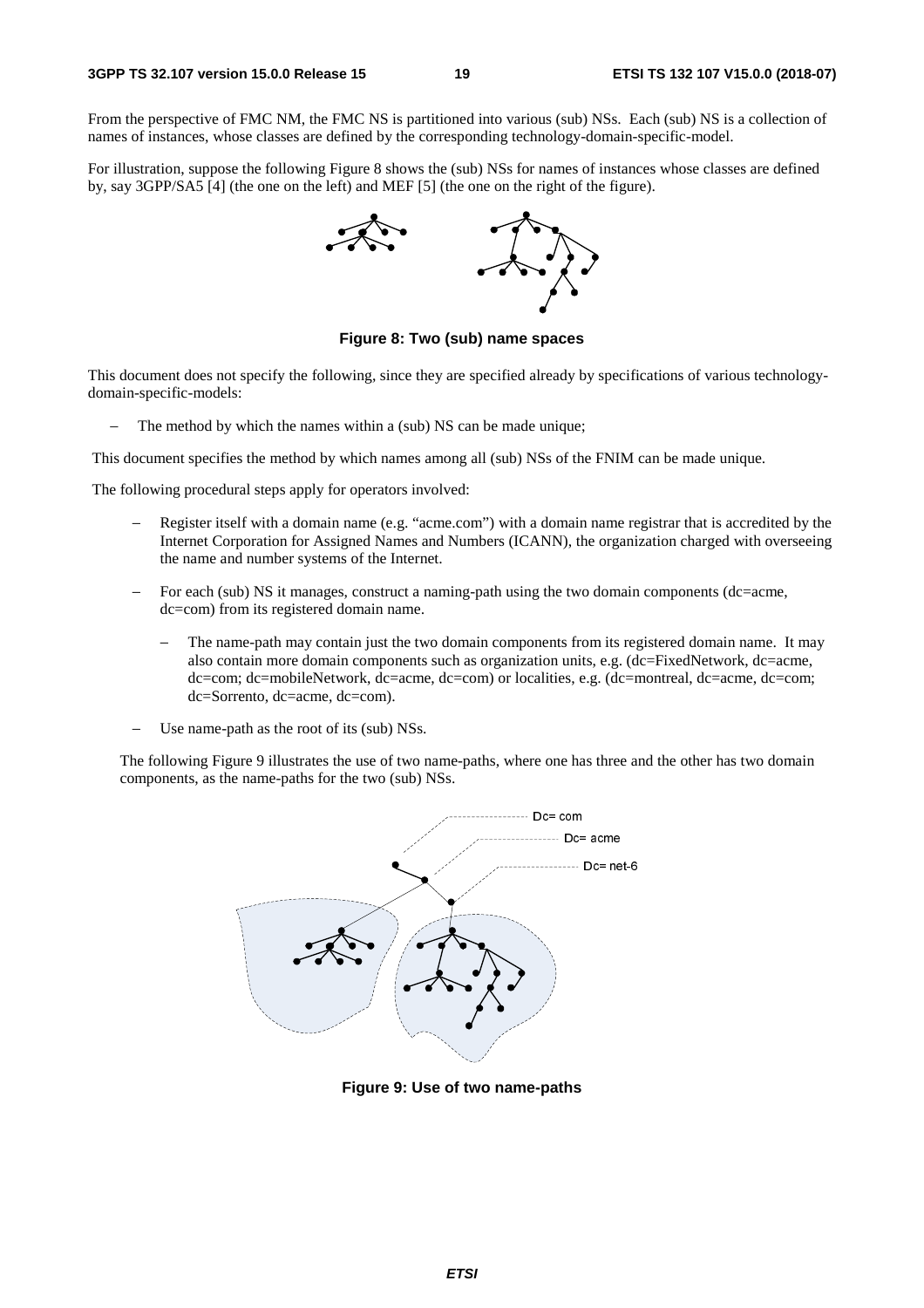## Annex A (informative): Modelling methodology/approach not recommended

This appendix is a graphical presenting of an alternate approach to FNIM. The TM Forum/3GPP Joint Harmonization Project group agreed not to recommend this alternate approach.

One key aspect of this methodology/approach is that it requires one repository for all model components. A consequence of this methodology/approach would be: TM Forum would be charged with the task to produce solution specifications for FMC NM standards.



**Figure 10: Alternative approach to FNIM - not recommended**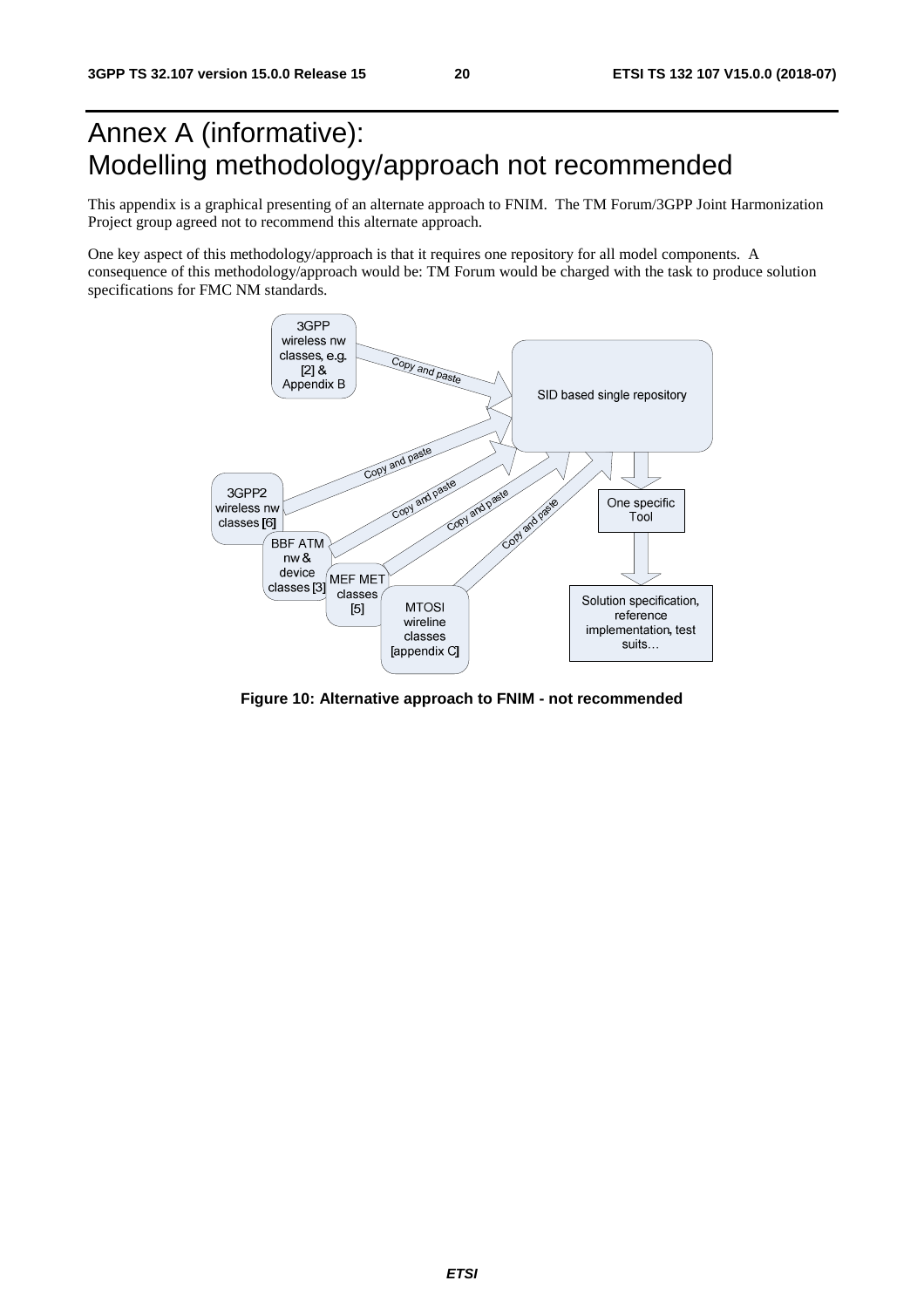## Annex B (informative): 3GPP TS network resource models

This appendix lists the 3GPP TS related to mobile managed resource models. This list is expanding (e.g. number of classes to be modelled is increasing).

The FNIM, described in this paper, does not require a repository to physically hold copies of such specifications (and those of other SDOs or standard organizations including expert group such as BBF's ATM NM models) for design and generation of FMC NM solutions.

- − TS 32.622 Telecommunication management; Configuration Management (CM); Generic network resources Integration Reference Point (IRP): Network Resource Model (NRM)
- − TS 32.762 Telecommunication management; Evolved Universal Terrestrial Radio Access Network (E-UTRAN) Network Resource Model (NRM) Integration Reference Point (IRP): Information Service (IS)
- TS 32.642 Telecommunication management; Configuration Management (CM); UTRAN network resources Integration Reference Point (IRP); Network Resource Model (NRM)
- − TS 32.752 Telecommunication management; Evolved Packet Core (EPC) Network Resource Model (NRM) Integration Reference Point (IRP): Information Service (IS)
- − TS 32.652 Telecommunication management; Configuration Management (CM); GERAN network resources Integration Reference Point (IRP); Network Resource Model (NRM)
- − TS 32.782 Home enhanced Node B (HeNB) Subsystem; Network Resource Model (NRM); Integration Reference Point (IRP): Information Service (IS)
- − TS 32.776 Home Node B (HNB) Subsystem; Network Resource Model (NRM); Integration Reference Point (IRP): Information Service (IS)
- TS 32.742 Telecommunication management; Configuration Management (CM); Signalling Transport Network (STN) interface Network Resource Model (NRM) Integration Reference Point (IRP); Information Service (IS)
- − TS 32.732 Telecommunication management; IP Multimedia Subsystem (IMS) Network Resource Model (NRM) Integration Reference Point (IRP); Information Service (IS)
- − TS 32.722 Telecommunication management; Configuration Management (CM); Repeater network resources Integration Reference Point (IRP); information Service (IS)
- − TS 32.712 Telecommunication management; Configuration Management (CM); Transport Network (TN) Network Resource Model (NRM) Integration Reference Point (IRP); Information Service (IS)
- TS 32.692 Telecommunication management; Inventory Management (IM) network resources Integration Reference Point (IRP); Network Resource Model (NRM)
- − TS 32.682 Telecommunication management; Inventory Management (IM) Integration Reference Point (IRP); Information Service (IS)
- − TS 32.672 Telecommunication management; Configuration Management (CM); State Management Integration Reference Point (IRP); Information Service (IS)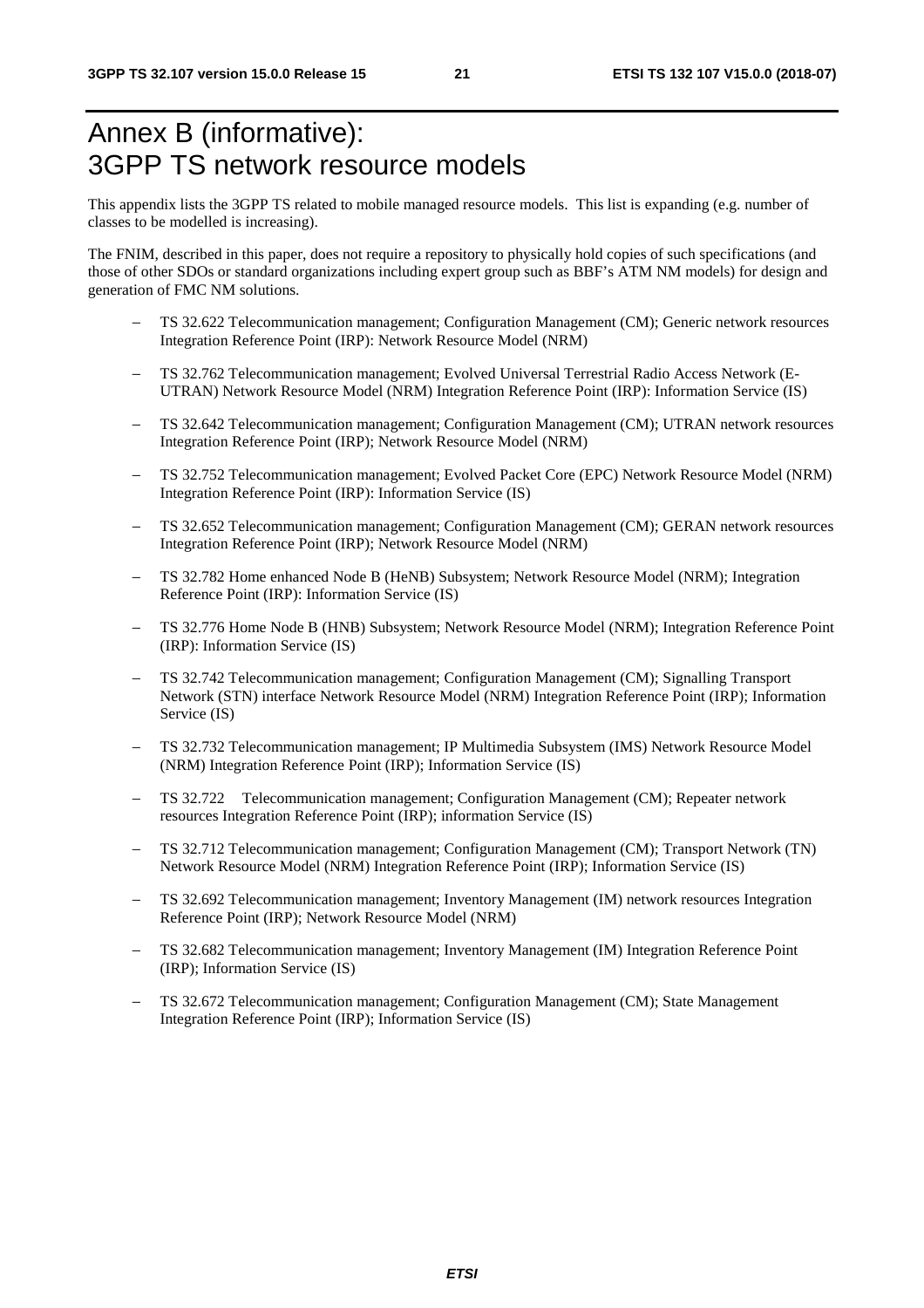## Annex C (informative): TM Forum defined network resource models

Refer to the following for TM Forum defined network resource models (extracted from [7]).

**[S5vTMFa073](ftp://ftp.3gpp.org/TSG_SA/WG5_TM/Ad-hoc_meetings/Virtual-TMF-Align/S5vTMFa073.zip) SID-MTOSI Model for consideration**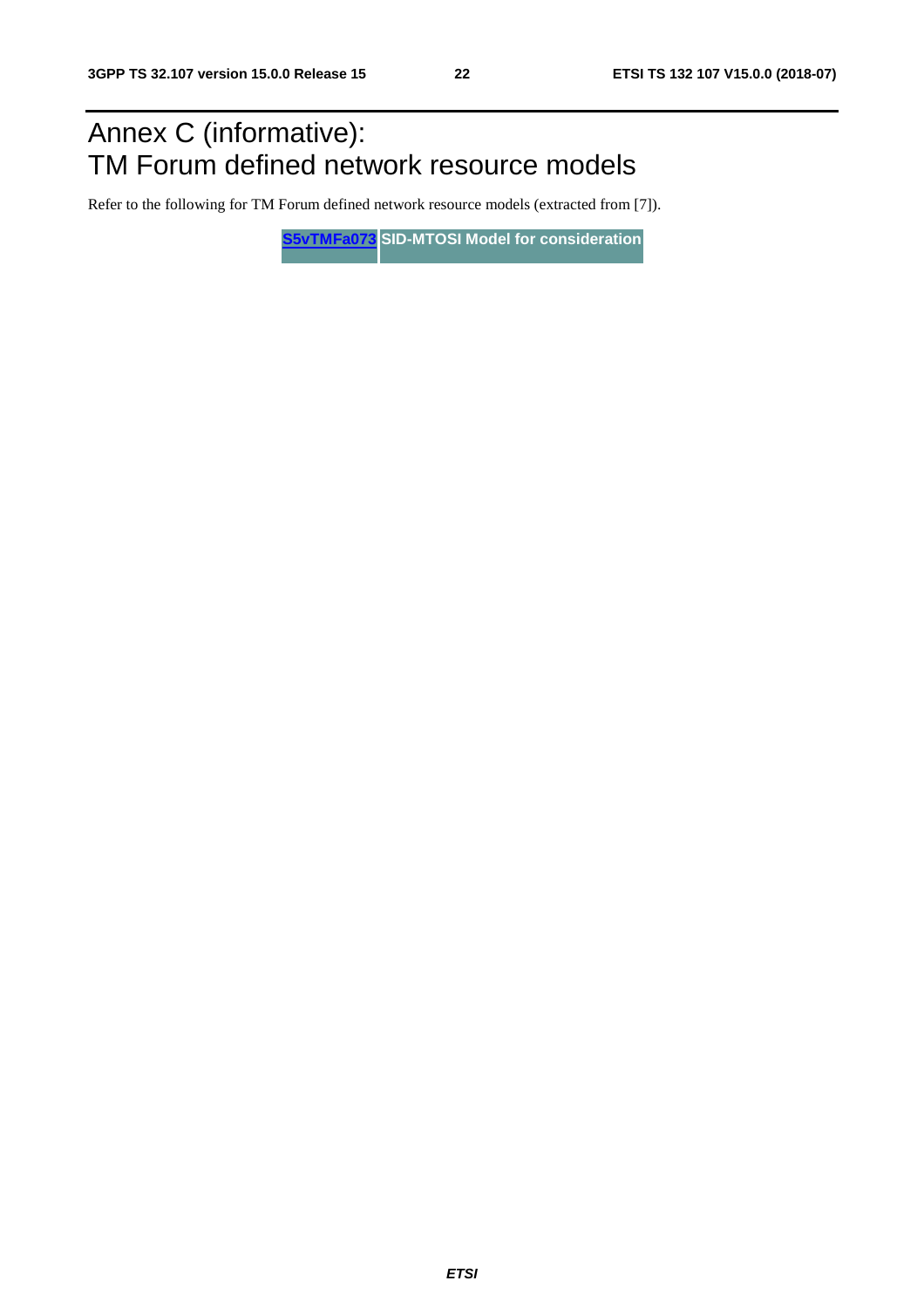## Annex D (informative): Change history

| <b>Change history</b> |       |          |            |             |                                                      |            |            |  |  |
|-----------------------|-------|----------|------------|-------------|------------------------------------------------------|------------|------------|--|--|
| <b>Date</b>           | TSG#  | TSG Doc. | <b>ICR</b> | <b>IRev</b> | <b>Subject/Comment</b>                               | <b>Old</b> | <b>New</b> |  |  |
| 2013-01               |       |          |            |             | Fixes layout problems                                | 11.0.0     | 11.0.1     |  |  |
| 2013-03               |       |          |            |             | Fixes the title of the spec by removing a semi colon | 11.0.1     | 11.0.2     |  |  |
| 2014-06               | SA#64 | SP-      | 001        |             | remove the feature support statements                | 11.0.2     | 11.1.0     |  |  |
|                       |       | 140359   |            |             |                                                      |            |            |  |  |
| 2014-07               |       |          |            |             | Correction of link in Annex C                        | 11.1.0     | 11.1.1     |  |  |
| 2014-10               |       |          |            |             | Update to Rel-12 version (MCC)                       | 11.1.1     | 12.0.0     |  |  |
| 2016-01               |       |          |            |             | Update to Rel-13 version (MCC)                       | 12.0.0     | 13.0.0     |  |  |
| 2017-03               |       |          |            |             | Update to Rel-14 version (MCC)                       | 13.0.0     | 14.0.0     |  |  |
| 2018-06               |       |          |            |             | Update to Rel-15 version (MCC)                       | 14.0.0     | 15.0.0     |  |  |